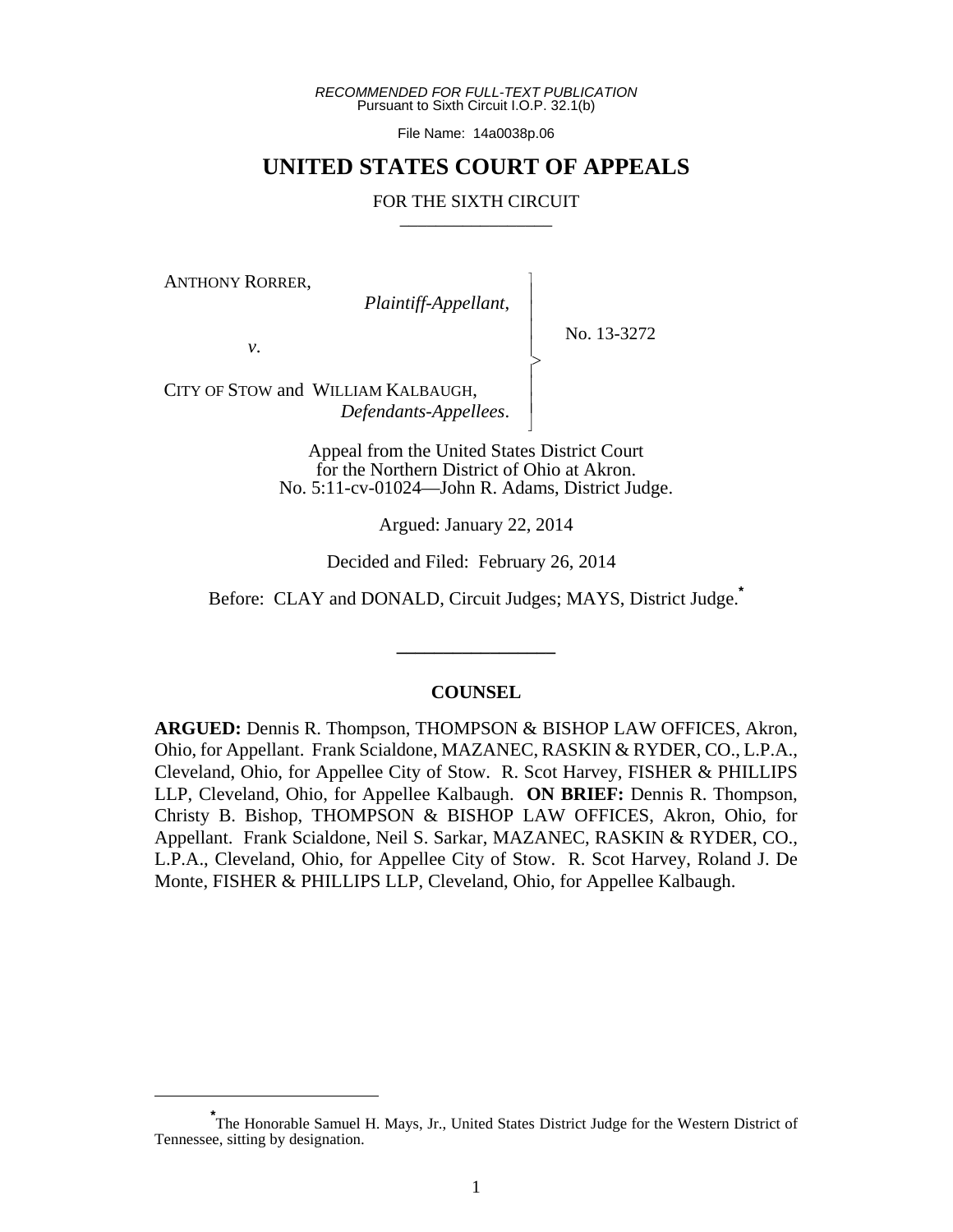# **OPINION \_\_\_\_\_\_\_\_\_\_\_\_\_\_\_\_\_**

**\_\_\_\_\_\_\_\_\_\_\_\_\_\_\_\_\_**

BERNICE B. DONALD, Circuit Judge. Plaintiff-Appellant Anthony Rorrer appeals the district court's order granting summary judgment on his claims against the City of Stow, Ohio for disability discrimination and impermissible retaliation under the Americans with Disabilities Act (ADA), similar discrimination claims under Ohio law,**<sup>1</sup>** and First Amendment retaliation under 42 U.S.C. § 1983. Rorrer also appeals the district court's dismissal of his First Amendment retaliation claim against City of Stow Fire Chief William Kalbaugh and an order limiting the scope of discovery. Additionally, Rorrer seeks to have his case assigned to a different district judge on remand. For the following reasons, we **AFFIRM** the district court's dismissal of Rorrer's First Amendment retaliation claim against Kalbaugh and grant of summary judgment on Rorrer's First Amendment and ADA retaliation claims against the City of Stow. We **REVERSE** the district court's grant of summary judgment to the City of Stow on Rorrer's ADA and Ohio discrimination claims and **REMAND** those claims for trial before a different district judge.

I.

Rorrer actively worked as a firefighter for the City of Stow ("the City" or "Stow") Fire Department ("Department") from May of 1999 until July of 2008. On July 4, 2008, Rorrer injured his right eye in a bottle-rocket accident unrelated to his work as a firefighter, losing all vision in his right eye as a result. The City then terminated Rorrer because of his disability, known as monocular vision.

<sup>&</sup>lt;sup>1</sup>The parties agree that Rorrer's state law disability discrimination claims rise or fall with his ADA claims. "[W]e consider the ADA and [Ohio] state law claims simultaneously by looking to the cases and regulations that interpret the ADA." *Talley v. Family Dollar Stores of Ohio, Inc.*, 542 F.3d 1099, 1105 n.3 (6th Cir. 2008). This Opinion accordingly will not address the state law claims separately.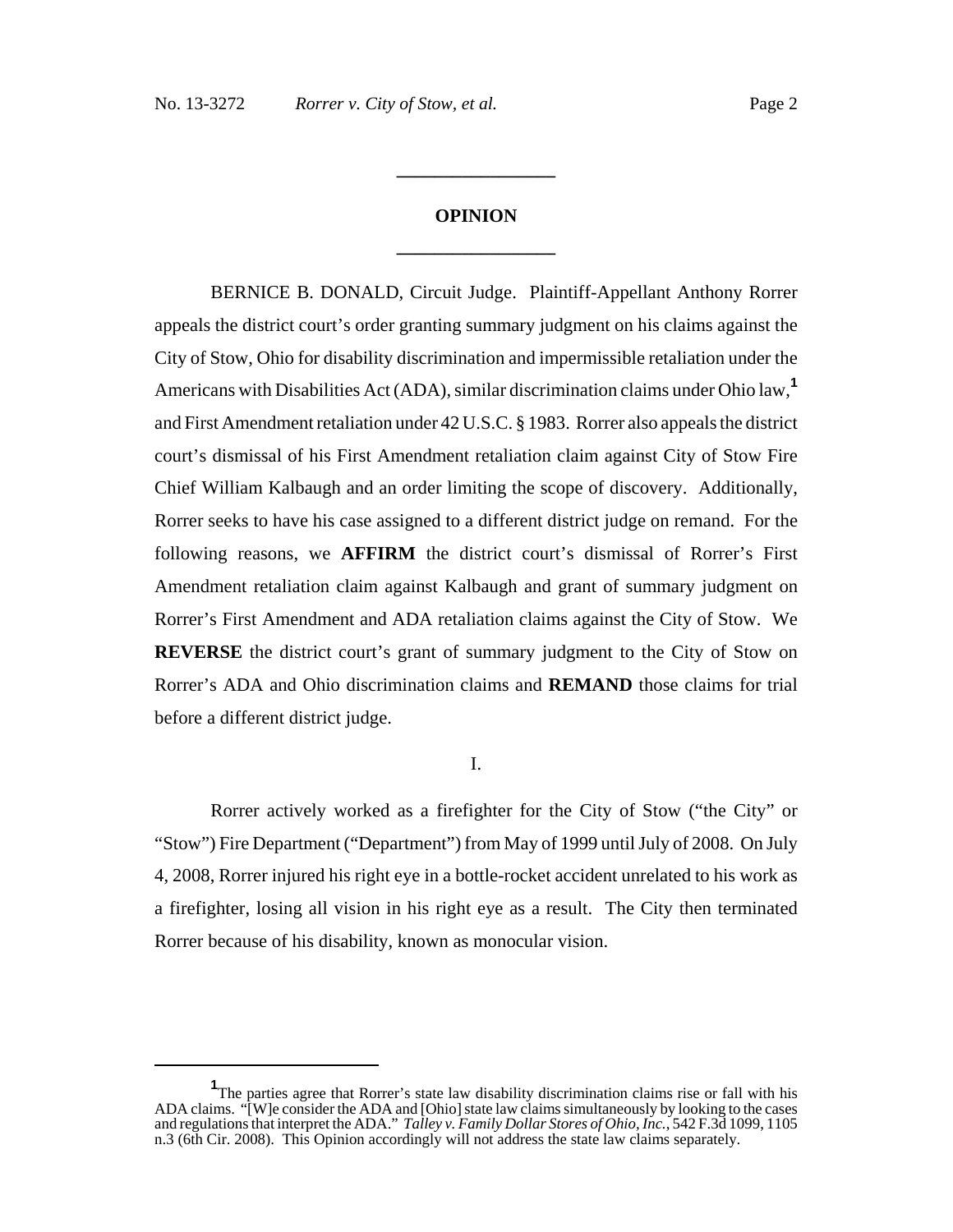#### A. Rorrer's Initial Termination

On September 18, 2008, the surgeon who operated on Rorrer's eye, Dr. Singh, cleared Rorrer to return to work without restriction. Rorrer arranged a return-to-work physical with the office of Dr. Moten, the City's official Department physician. On September 25, 2008, Rorrer arrived at Dr. Moten's office for his appointment, but Dr. Moten was not there. Dr. Moten's colleague, Dr. Henderson, examined Rorrer. In 2008, Dr. Henderson would see patients for Dr. Moten approximately one day every other month. According to Dr. Moten, Dr. Henderson has the same training as Dr. Moten and is equally familiar with the regulations governing whether a firefighter is medically qualified to work. After examining Rorrer for approximately 15 minutes, Dr. Henderson told Rorrer he should be able to return to duty without restriction. Dr. Henderson qualified this statement by saying that Rorrer should "just be aware of possible limitations as [Rorrer] adjust[s] to [his] new vision." In an "Office Note" on Dr. Moten's letterhead, dated September 25, 2008, Dr. Henderson wrote:

I will release [Rorrer] to go back to work. I have cautioned him doing the kind of work he does, especially using a self-contained breathing apparatus and sometimes driving at high speeds due to his work as a paramedic, I have advised him to enter into this work with caution and to be quick to obtain the assistance of his colleagues.

Rorrer called Chief Kalbaugh after his appointment. When Rorrer told Chief Kalbaugh that the doctor released him to work without restrictions, Chief Kalbaugh sounded surprised and stated, "Released? With no restrictions?" Chief Kalbaugh then asked, "Did you see Moten?" Rorrer told Chief Kalbaugh that Dr. Moten was unavailable and that Dr. Henderson had examined him instead. Rorrer intended to return to work on September 28, 2008, his next scheduled work day, but Chief Kalbaugh was "adamant" that Rorrer not return until October 1, 2008, so that "this [could be] sorted out."

Shortly after ending his telephone call with Rorrer, Chief Kalbaugh called and left a message at Dr. Moten's office, stating that he wanted a copy of the form that cleared for work "the monocular firefighter who was seen by your office earlier today."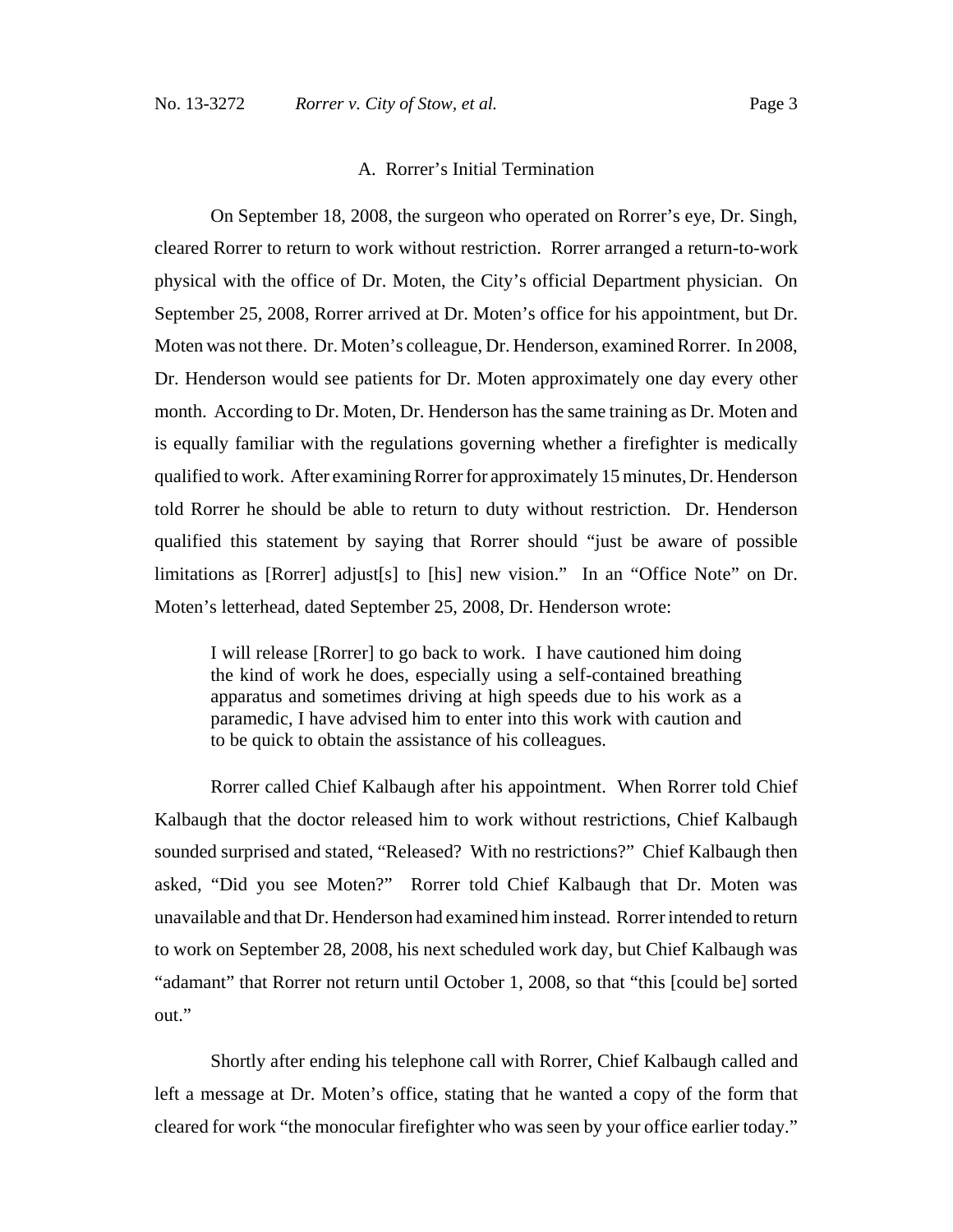Dr. Moten returned Chief Kalbaugh's call later that afternoon and told Chief Kalbaugh that there had been a "mistake," that Rorrer was "unfit to return to work because he was totally blind in his right eye[,] and that his office would promptly send a revised form to this effect."

Chief Kalbaugh called Rorrer at 3:02 p.m. the same afternoon and stated that "a terrible mistake had been made" and that Rorrer should call Dr. Moten. Rorrer called Dr. Moten, who told Rorrer that he "was sorry" for the "confusion" but that Rorrer could not return to work because the "fire regs" would not allow it.

B. The Department's Guidelines and the Essential Functions of a Firefighter

The parties dispute which guidelines the Department used for determining a firefighter's qualifications and the position's essential functions. Chief Kalbaugh testified that the City terminated Rorrer because his monocular vision prevented him from performing an essential function of the firefighter position, National Fire Protection Association ("NFPA") guideline 1582-9.1.3(10): "Operating fire apparatus or other vehicles in an emergency mode with emergency lights and sirens" ("Job Task 10"). The NFPA guidelines list Job Task 10 under the heading, "Essential Job Tasks." NFPA guideline 1582-9.12.3.1 states that monocular vision "compromises the [firefighter's] ability to safely perform essential [J]ob [T]ask 10." Chief Kalbaugh further testified, "Stow has always used and relied on the [NFPA] guidelines as a standard for Stow's firefighters." Rorrer disputes that the Department ever "adopted" the NFPA guidelines and claims that the City's reference to the NFPA here is mere pretext.

On March 1, 2010, Ryan Lemmerbrock, an attorney for the firefighters' union, sent a letter to Brian Reali, the Stow Law Director, questioning the appropriateness of applying the NFPA guidelines to Rorrer's situation. Quoting implementation provisions of the NFPA to which the City had not adhered, Lemmerbrock stated that "to the Union's knowledge, the City or the [Stow Civil Service Commission] has never adopted the NFPA standards. Section 1.3 of the NFPA standards" requires that fire departments adopt a "phase-in schedule for compliance with specific requirements, if needed." Lemmerbrock continued quoting the NFPA, stating that "[t]he fire department shall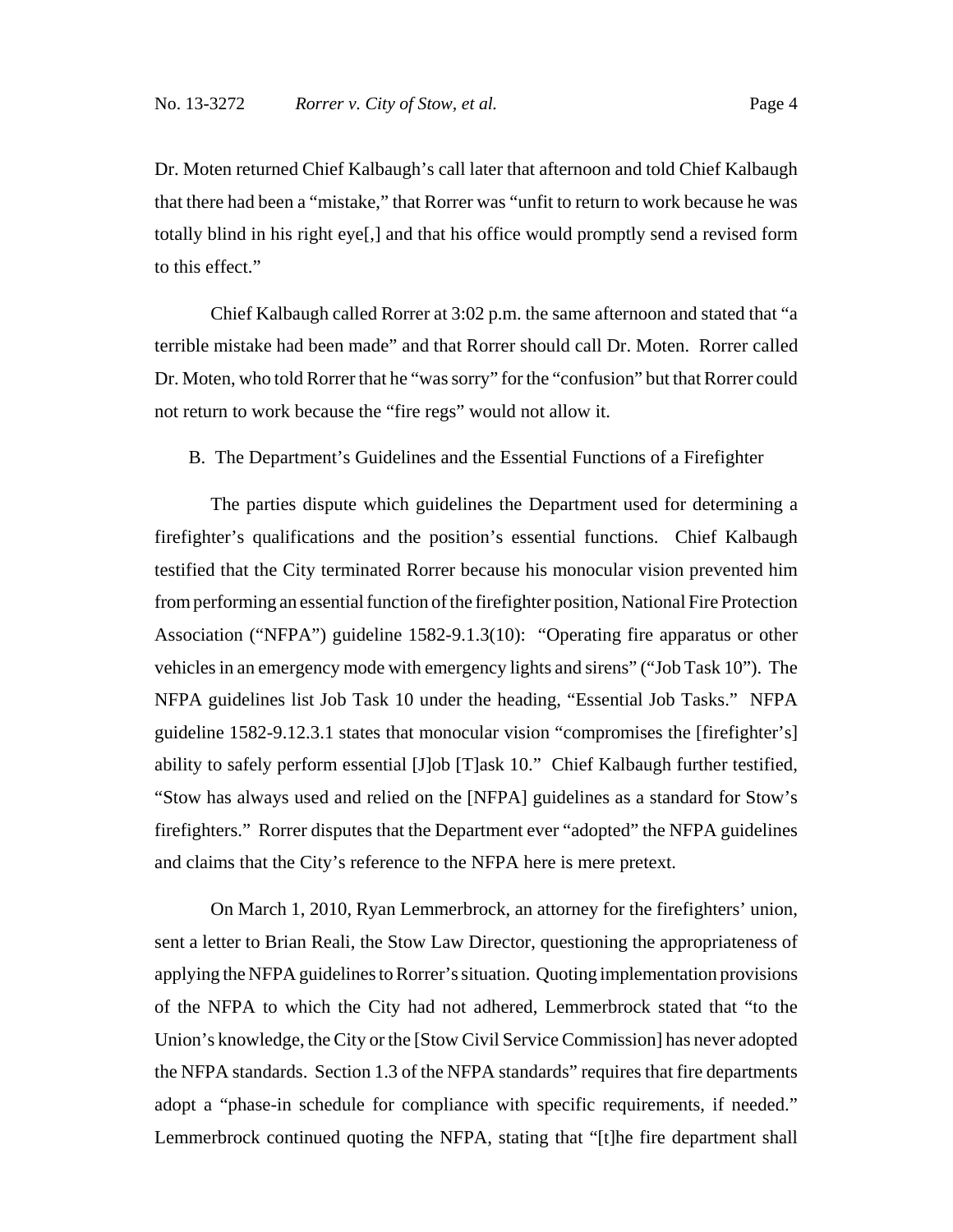incorporate the comprehensive occupational medical program's risk management pla[n] as required by NFPA 1500." Lemmerbrock concluded:

Again, to the Union's knowledge, none of the above requirements have been met in order to apply any of the NFPA standards to the Stow Fire Department. Furthermore, application of the NFPA standard to the bargaining unit member is a mandatory subject of bargaining, and application of the NFPA standards has never been bargained with the Union.

In his deposition, Mark Hodson, president of the Stow firefighters' union, testified that he did not believe the City had ever adopted the NFPA. Aaron Packard, a Lieutenant in the Department, likewise stated in a sworn declaration that the City had never adopted NFPA 1582 and added that firefighters were not required to take annual physicals as mandated by those guidelines.

Dr. Moten, as the Department's official physician, was obliged to apply the Department's medical guidelines to firefighters. In a telephone call with Dr. Moten, Rorrer asked Dr. Moten several times what "fire regs" Dr. Moten was referring to when he stated that the regulations would not allow Rorrer to return to work. Dr. Moten told Rorrer that he had found "literature on line [sic]" the night before that formed the basis of his decision, but Dr. Moten never mentioned the NFPA guidelines by name.

When deposed by Rorrer's counsel, Dr. Moten had similar difficulty identifying what "fire regs" governed his opinion on Rorrer's fitness to work. Rorrer's counsel asked Dr. Moten what standards he was obligated to follow when evaluating a firefighter's fitness to work, and Dr. Moten responded, "the department regulations." Rorrer's counsel pressed Dr. Moten on the issue:

Question: Which department regs? Dr. Moten: The Fire's. Question: For the City of Stow? Dr. Moten: Yes. Question: Any other regs?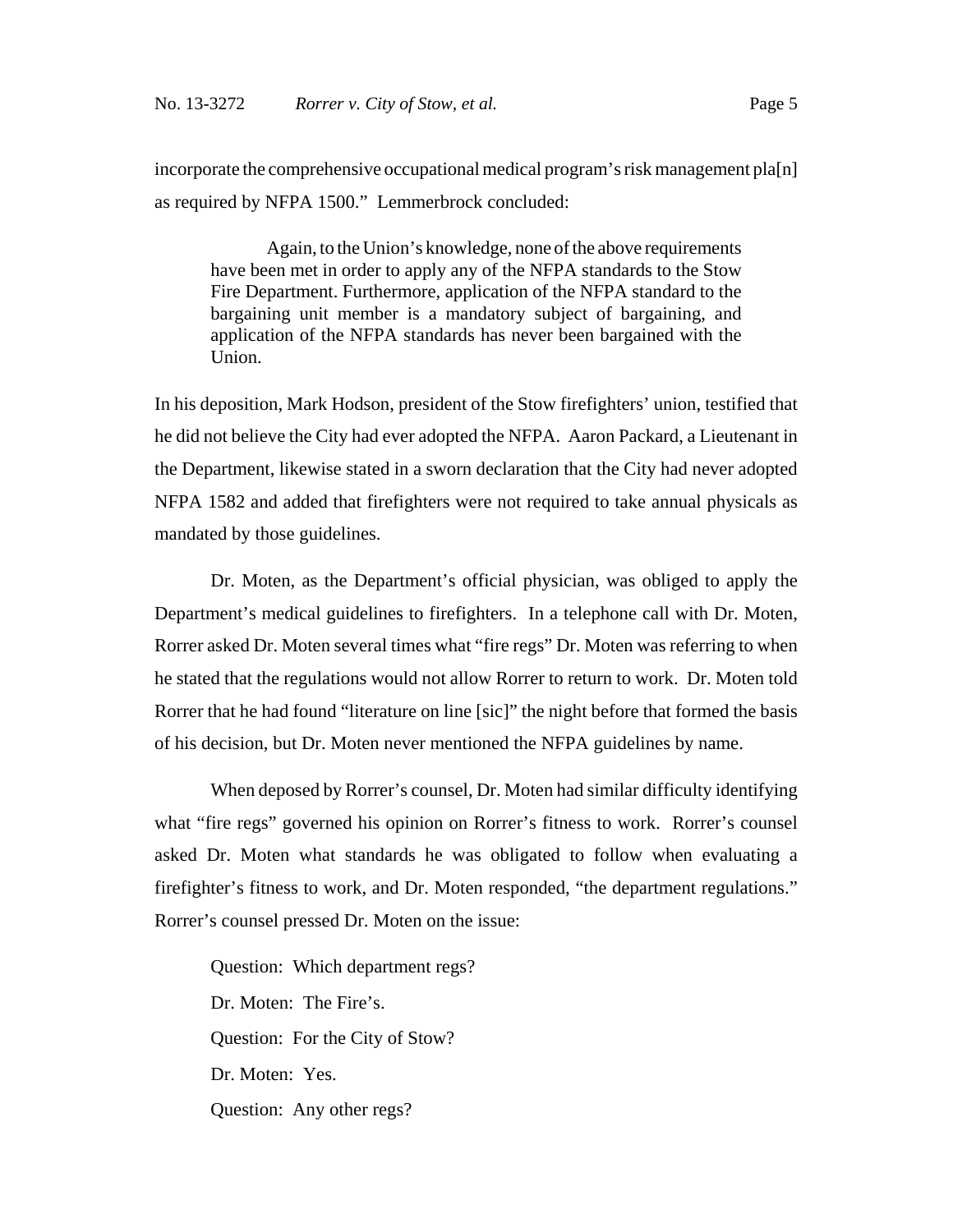Dr. Moten: The Fire regs.

Question: Well that can be anything. What do you mean, Fire regs? Be specific. I want to know exactly what you're talking about.

Dr. Moten: Let me look.

At that point, counsel for the City intervened and asked to "go off the record a second." When the deposition restarted, Dr. Moten stated, "The NFPA." Rorrer's counsel then asked Dr. Moten if he knew what "NFPA stands for," and Dr. Moten stated that he did not. Dr. Moten went on to say Chief Kalbaugh gave him the NFPA standards in 2003 around the time that Dr. Moten became the Department's official physician.

Rorrer's counsel proceeded to question Dr. Moten on what portions of the NFPA he had reviewed. Dr. Moten responded, "I read the medical context of them. And that's the part that usually applies to the work I do." Rorrer's counsel then asked Dr. Moten what "medical context" meant, and he responded, "That's the exam portion, the requirements of the physicals." Before Dr. Moten could answer the next question, counsel for the City intervened again, asking, "[B]efore we do this line of inquiry, can we go off the record a second again?" When the deposition restarted, Rorrer's counsel asked again what NFPA standards Dr. Moten reviewed when he received them from Chief Kalbaugh, and Dr. Moten testified that he reviewed all of them, "the entire stack," including the appendices and all the definitions. Dr. Moten further testified that Dr. Henderson is as familiar with the NFPA standards as Dr. Moten.

Separate from the NFPA guidelines, the City has an internal document describing the position of firefighter. Under the heading "Essential Functions," the document contains seventeen numbered paragraphs stating functions such as "[p]erforms necessary basic and advanced life support" and "[r]esponds to fire alarms." Each paragraph describes the task with an unqualified, mandatory verb: "Performs," "Responds," "Records," "Observes," "Supplies"—except for one. Paragraph 9 states: "*May* operate emergency vehicles en route to emergencies and during patient transport to hospital. As assigned, drives and operates motor-driven firefighting equipment."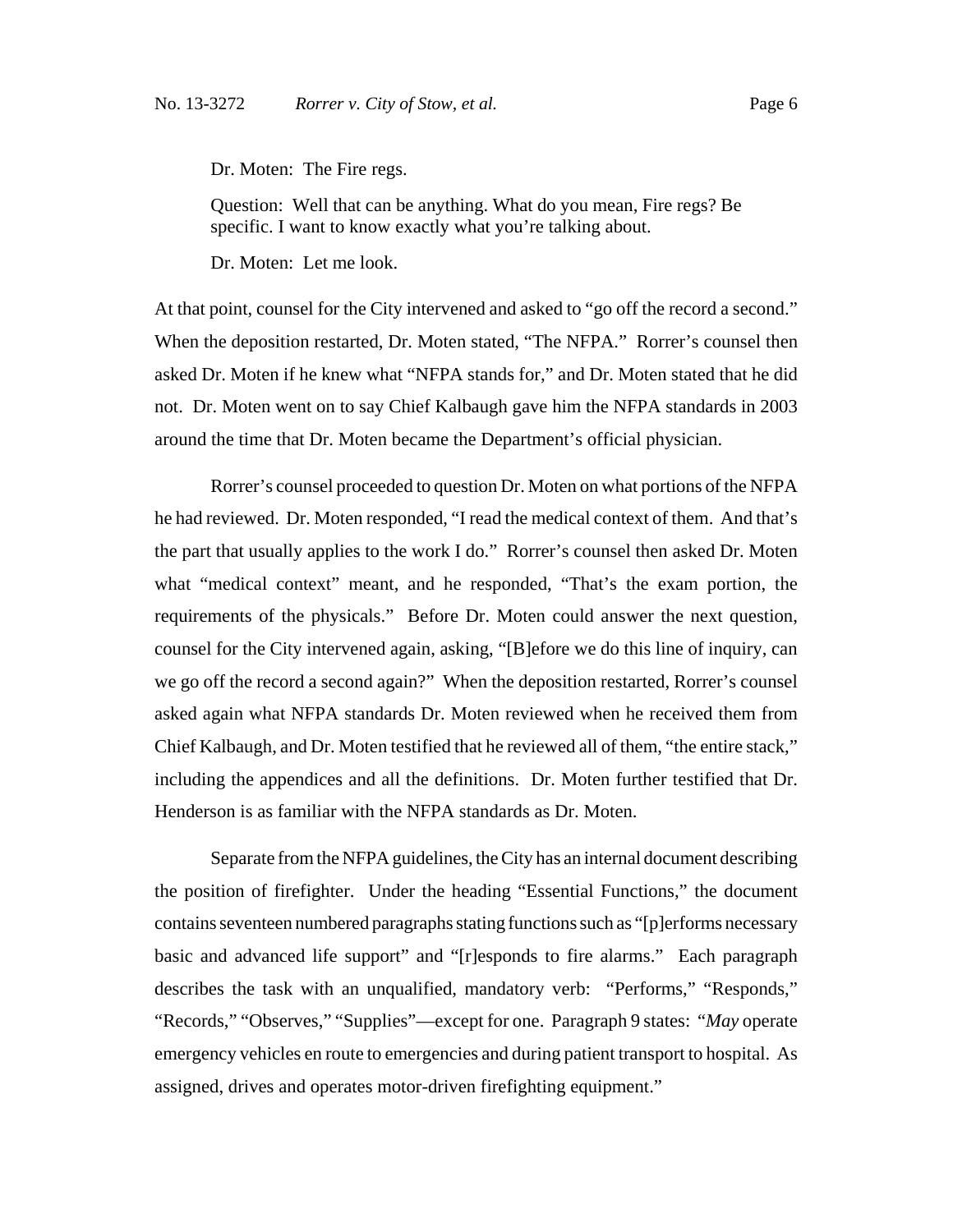The parties disagree about the significance of the conditional language, "[m]ay operate." Chief Kalbaugh testified that:

No Stow firefighter, including Mr. Rorrer, can on their own opt out of performing this task. In fact, it is up to me as Stow's Fire Chief or a ranking officer in charge to determine who will drive apparatus, and we simply cannot have a rule permitting certain Stow firefighters to opt out of driving fire apparatus in emergency conditions under emergency lights and sirens.

Rorrer argues that the conditional language reflects the optional nature of the task for any individual firefighter. Hodson testified that two of the stations "always" had threeman shifts and that "[i]t would be very easy to have Rorrer sit in the jump seat of an apparatus and operate the pump on any given run." According to Hodson, "[i]dentification of the driver for any given shift is up to the shift, usually by a rotation based upon seniority; accommodating Rorrer could be done by simply taking him out of the rotation." Hodson stated that "[a]ccomodation of Anthony Rorrer not being able to drive an apparatus would be very easy for the [Department] to do; driving is not an essential function of being a Stow firefighter." Packard supported Hodson's view: "It would be very easy for the [Department] to accommodate any driving restrictions for any firefighter by simply not letting them drive the apparatus." Packard testified that "[t]here is no policy regarding assigning of driving duties; the decision is left up to each shift crew on a daily basis" and that "there are some firefighters who never drive the apparatus as a matter of choice, myself included." That is possible because, "[f]or at least the past two decades, no [Department] apparatus has been dispatched on an emergency run with less than 3-man crews." Packard submitted a letter to the City stating his "willingness to accept Anthony Rorrer on [his] company." Rod Yoder, a fellow firefighter, stated in a sworn declaration: "There is no policy regarding driving[,] and the decision on who drives [is] worked out among the firefighters on a shift-by-shift basis."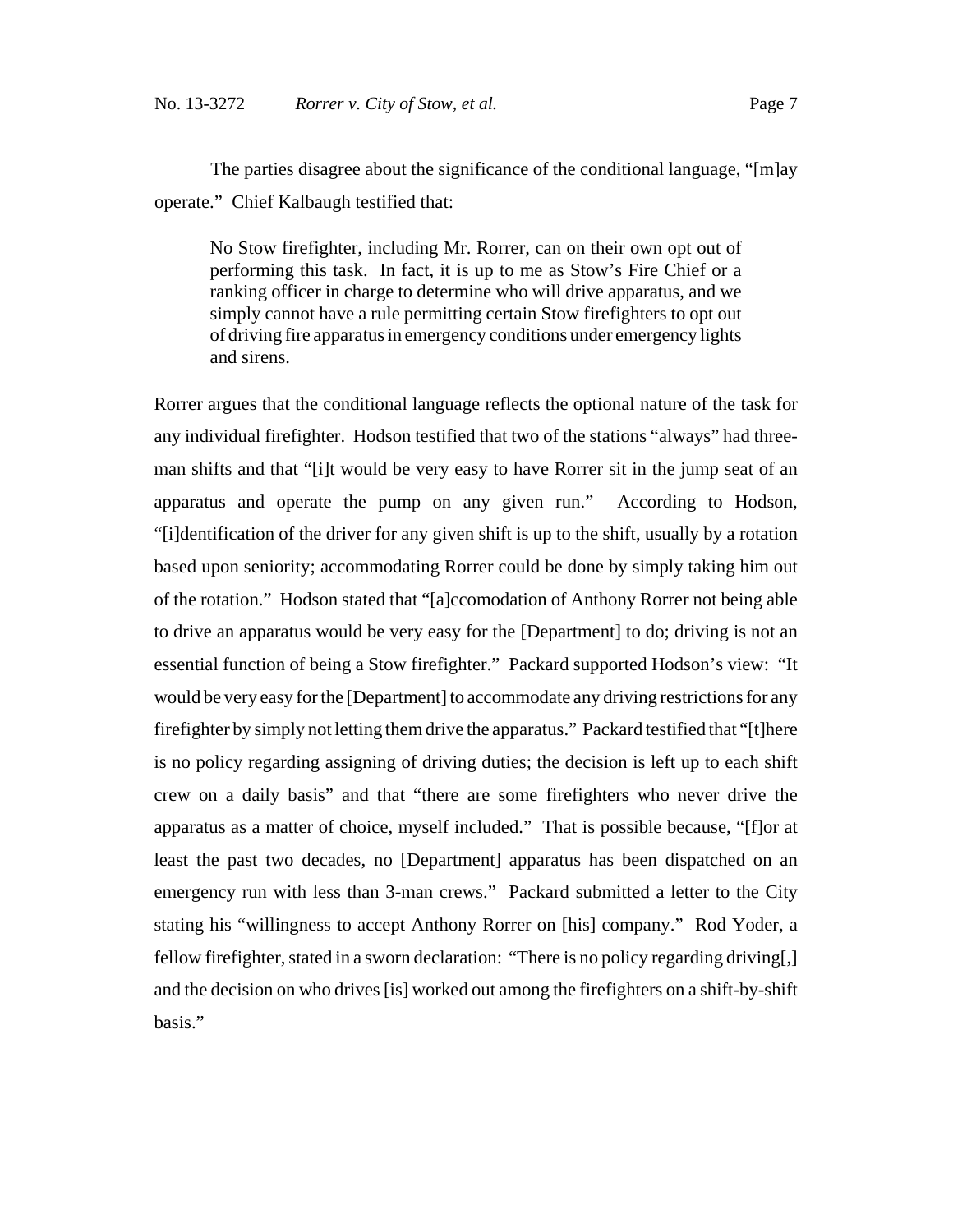#### C. Rorrer's Efforts to Obtain an Accommodation

Prior to Rorrer's final termination, he sought two accommodations from the City: (1) authorization to continue working as a firefighter without driving a fire apparatus during an emergency, and (2) transfer to the Fire Prevention Bureau ("FPB") to serve as a fire inspector.

On October 7, 2008, Dr. Robert Stern, an ophthalmologist, examined Rorrer. Stern wrote a letter outlining his examination and its results. Stern stated that "[J]ob [T]ask 10 may be compromised with only left monocular vision. Although, many patients are able to accommodate within a few months for the field loss by head and gaze positioning during visual scanning." Rorrer received this letter on October 21, 2008 and provided it to Hodson. Hodson, in turn, provided it to the City.

On October 9, 2008, Rorrer emailed Patrick Graham, the Stow Human Resources Director, asking about his return status. Graham responded by letter dated October 29, 2008, stating that, after subsequent conversations with Dr. Moten, Rorrer was no longer capable of performing the "essential functions" of a Stow firefighter. On January 14, 2009, Rorrer sent a letter to Graham asking for a temporary assignment in the FPB until his work status was resolved. According to Rorrer, Rick Henkel had worked in the FPB for two years as part of the City's "transitional" program for disabled employees. On January 29, 2009, Graham responded that Rorrer could not work in the "transitional" work program because his injury was not work related.

On February 5, 2009, Rorrer attended a meeting with several Stow officials. Those present included Graham, Chief Kalbaugh, Stow attorney John Scavelli (the "Stow officials"), union president Mark Hodson, Steve Wood, and Rorrer's attorney, Dennis Thompson. Although Rorrer and Thompson had asked that Dr. Moten be present, he did not attend. Rorrer and Thompson presented Dr. Stern's letter to the Stow officials. The officials refused to discuss a temporary or permanent re-assignment for Rorrer.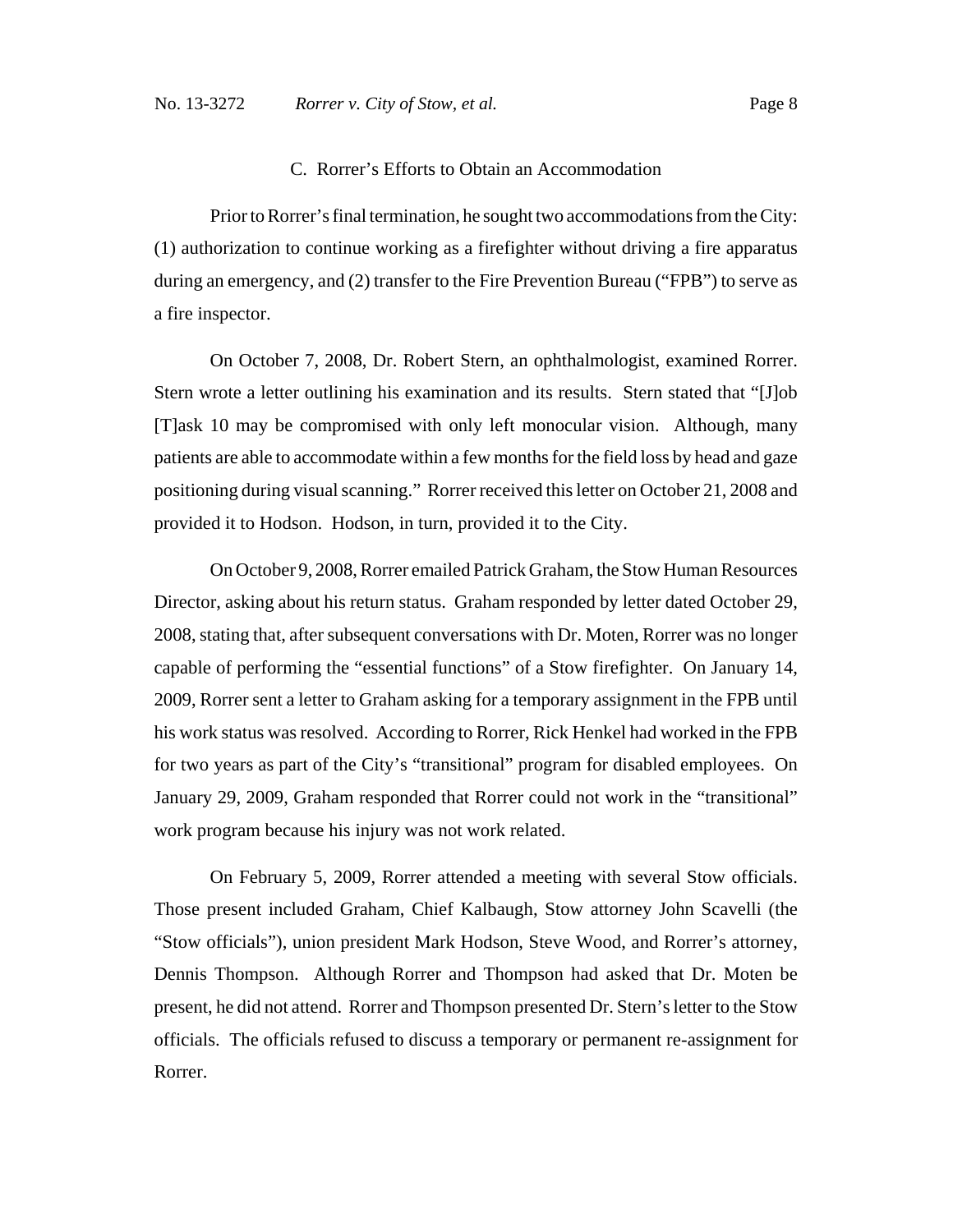On July 14, 2009, Rorrer, through union president Hodson, requested permanent placement in the FPB as an accommodation. The parties dispute whether the FPB had a permanent vacancy Rorrer was qualified to fill. In an email to Graham, Hodson stated:

As you are well aware the Fire Chief has been making efforts to reduce overtime. He has gone before the council asking for additional staffing to handle the problem, and was allowed one new hire. He then asked for the ability to promote three additional lieutenants, which was approved. As you also know, one of those promotions will be Rick Ray who will come out of the [FPB], leaving them one short in prevention. In our last labor management committee meeting held in the Fire Chief's conference room. We [sic] discussed the importance of the third employee in prevention, as well as the training captain position. The Chief stated that he worked hard to get those positions and did not want to give them back. We have stated before, that Tony Rorrer has the expertise, training, and certification to work as a fire inspector in the FPB, and now there is an opening. . . . While the City has placed these impossible conditions for Tony's return to work on duty as a firefighter/paramedic, are they [sic] also going to say he cannot be an inspector? He is certified in the state of Ohio as a firefighter, a paramedic, and a fire inspector. He also has a VALID state of Ohio driver's license.

Chief Kalbaugh disputes both that a permanent vacancy existed and that Rorrer was qualified to work in the FPB. (PageID 2301.) Chief Kalbaugh testified:

Stow's Fire Department does have a division called the [FPB]. During Rorrer's employment (and presently), there were two full time positions in the [FPB], both of which were filled by firefighters with rankings higher than Rorrer's. Neither of these positions has been vacant since Rorrer suffered his eye injury. Anyone in these full time [FPB] positions must be able to at all times perform all the essential job requirements of a Stow firefighter, including driving fire apparatus in emergency mode under emergency lights and sirens . . . . Also, the position of "Fire Inspector" does not exist; it is merely a firefighter assigned to a particular job duty. Further, Stow has no permanent light duty assignments for a full time fire inspector in the [FPB]. Rather, this Bureau is occasionally used as a temporary light duty position intended for firefighters who are rehabilitating from temporary injuries until they recover and are released to full duty . . . . Mr. Rorrer, after his severe eye injury on July 4, 2008, has never been released back to work by Stow's fire department physician, Dr. Moten in either temporary duty, light duty, or full duty.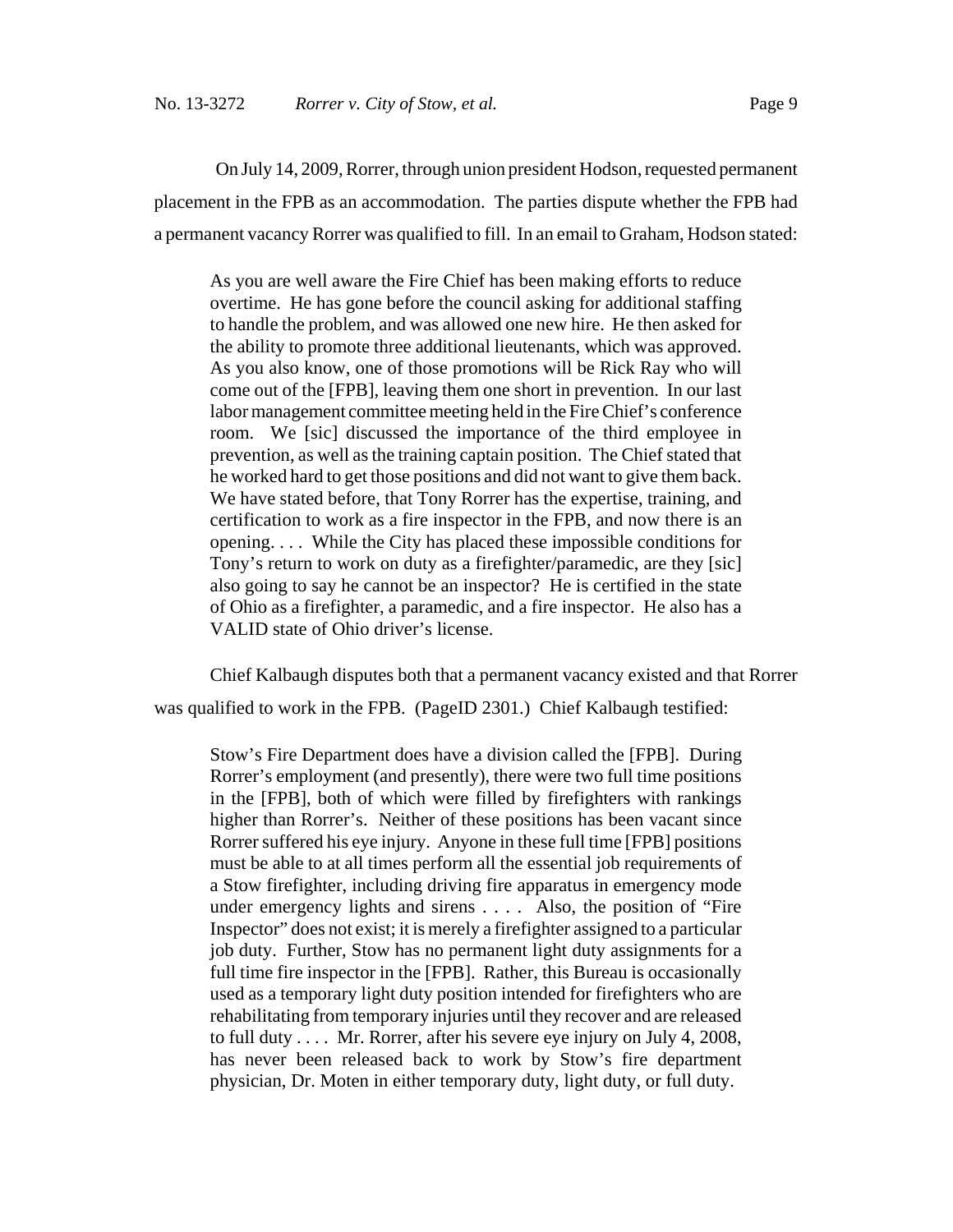Rorrer disputes Chief Kalbaugh's contention that there were only two permanent positions in the FPB, arguing that Rick Ray occupied a third permanent position.

On October 12, 2009, the City sent Rorrer a letter informing him of his involuntary separation from the Department. Rorrer subsequently filed this suit in the United States District Court for the Northern District of Ohio on May 19, 2011.

## D. Alleged Retaliation

In 2004, Rorrer testified in an arbitration proceeding between the union and the City, contesting the Department's three-day suspension of Yoder, a fellow firefighter. Rorrer testified that he was present during an incident between Yoder and Smith, another Stow firefighter. Rorrer contested Smith's allegations concerning the incident, stating that Smith was the aggressor in the confrontation. The arbitration panel concluded that, although the City had just cause to suspend Yoder, the City had "failed to establish that [Yoder] committed each of the offenses for which he was charged."

Packard offered testimony that Chief Kalbaugh had personally threatened retaliation against any firefighter who testified against the Department. The alleged threat came within days of another matter involving Yoder, who had been subject to criminal charges for removing a microphone from a radio in a non-emergency vehicle assigned to a civilian employee. Within three to six days after dismissal of the criminal case, Chief Kalbaugh telephoned Packard at Station 3 and told him, "[A]ny officer that participates in defense is done in the City of Stow. Lieutenant won't make Captain and Captain won't make Chief." Chief Kalbaugh told Packard that he was passing this warning on from Stow's city council.

Packard relayed this information to William Whitaker, Yoder's attorney, who assisted Packard with stating this information in an affidavit. Packard signed the affidavit and returned it to Whitaker. An unsigned copy of the affidavit appears in the record, dated March 2, 2005. In a conversation between Packard and Chief Kalbaugh in May 2005, Chief Kalbaugh repeated the statement to Packard. Chief Kalbaugh also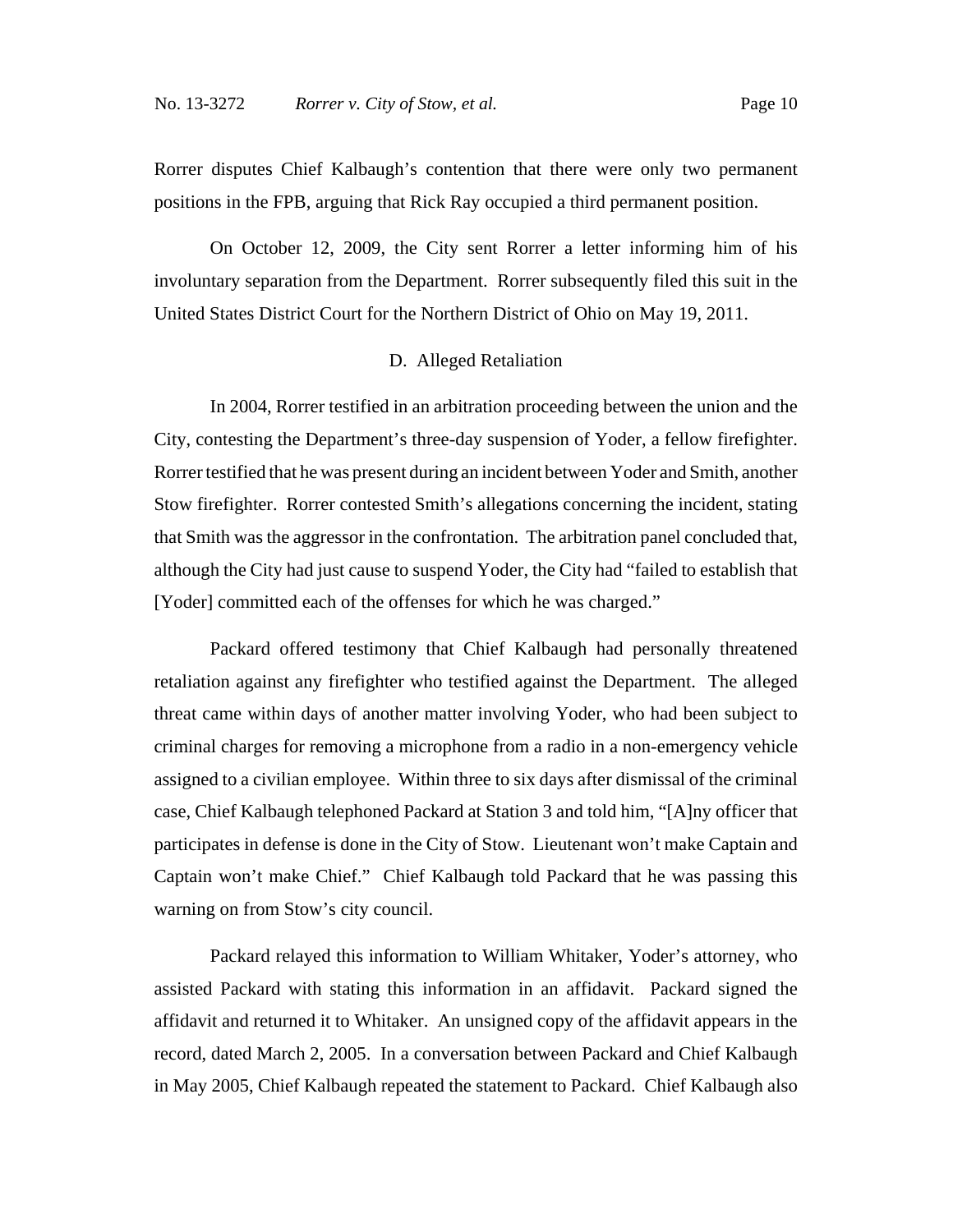stated, "Those 2 guys who signed the affidavits, they lied. They have no future here in Stow."

During his deposition in this case, Hodson testified that he had apprehension about testifying because of possible retaliation. He testified that he believed that four individuals, including Rorrer, who had testified in the Yoder arbitration or a similar dispute between a firefighter and the Department, were now "gone" because of their testimony.

#### E. The District Court's Discovery Orders

In a status conference on January 4, 2012, Rorrer provided the City and Chief Kalbaugh ("Defendants") a preliminary witness list that identified twenty-nine individuals. On January 6, 2012, the district court ordered Rorrer to identify, within fourteen days of the status conference, the "five witnesses from his list most likely to be utilized at trial in this matter to facilitate any future depositions." The district court did not impose the same numerical limit on Defendants, stating, "Defendants shall provide Plaintiff with witness lists that reasonably identify only those individuals that will likely be utilized at trial" within the same period. The order emphasized: "Any witness that has not been identified by the end of this 14 day period will not be permitted to be utilized at trial absent extraordinary circumstances."

Rorrer complied within the deadline, filing a list of "6 persons that he intends, at a minimum, to call as witnesses in this case: Dr. Robert Stern, Mark Hodson, Marvin T. Conley, Michael Myers, Patrick Gaffney, [and] Don Adams." Rorrer included in his filing an objection to "any limitations imposed at this juncture . . . on the number of witnesses [Rorrer] requires to adequately prosecute this case."

On January 20, 2012, Defendants filed a Motion in Limine seeking to strike Marvin Conley and Michael Myers, two of the witnesses on Rorrer's list, each of whom is a firefighter with monocular vision. Rorrer opposed the motion. The district court rejected Rorrer's argument that Conley's and Myers' testimony was relevant "because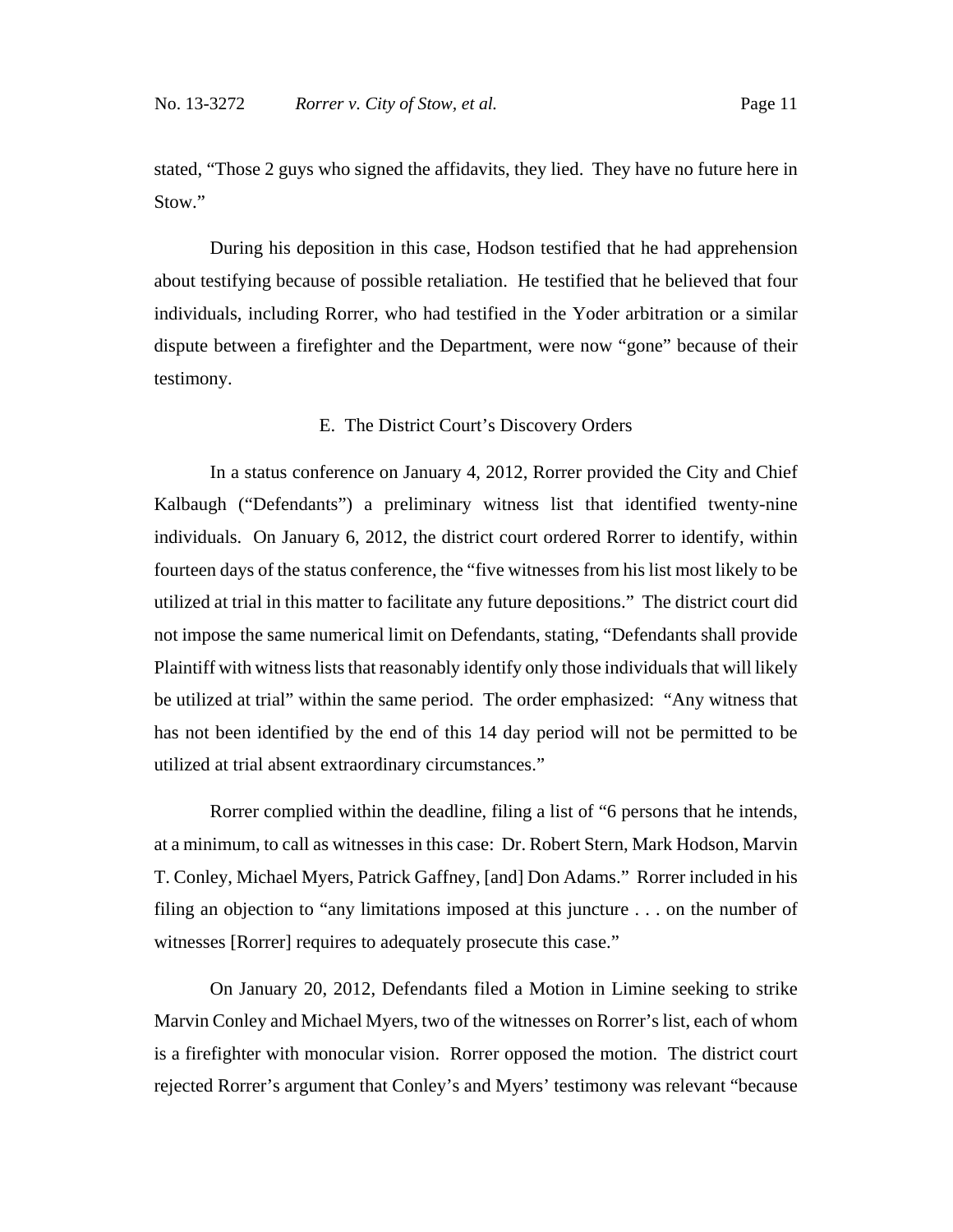it demonstrates that an individual with his condition can safely perform the essential functions of a firefighter." The court granted Defendants' motion, stating:

Assuming *arguendo* that such testimony would have some relevance, the burden in obtaining such evidence far outweighs any benefit it might provide. Contrary to Rorrer's assertions, if he seeks discovery from these firefighters, Defendants would be entitled to review the medical records of both of these non-parties. The process for obtaining those records would certainly be lengthy, time-consuming, and expensive. Rorrer contends that "the fact that the firefighter has monocular vision is the only pertinent inquiry." Doc. 64. However, this presupposes that all monocular vision impairments are identical. Of course, no reasonable defendant would simply assume that these firefighters' impairments are identical to Rorrer's impairment. Instead, the particular impairment of each of these firefighters would be examined, opening their medical records to scrutiny.

On May 1, 2012, the City and Chief Kalbaugh filed separate motions for summary judgment. On June 15, 2012, Rorrer responded, attaching numerous exhibits, including declarations by Yoder, Packard, Jerome Miller, and Steve Wood. On June 25, 2012, Defendants moved to strike each of these declarations, stating that these witnesses were not included in the January 18, 2012 witness list Rorrer submitted in response to the district court's order. Rorrer opposed the motion, stating that it only became clear through discovery that certain witnesses would be necessary to refute "the City's bald representations that it had adopted NFPA 1582 when, in fact, [this was a] plain misrepresentation." On February 4, 2013, the district court addressed the motion to strike in its order granting summary judgment:

Initially, the Court finds that Rorrer clearly contravened this Court's order regarding the identification of witnesses when he provided the declarations at issue. The Court's order was designed to ensure that only necessary depositions would occur. It was not designed to allow Rorrer to sandbag Stow with wholly unanticipated declarations. However, as the Court's order herein is not altered by allowing those declarations to remain in the record, the motion is DENIED as MOOT.

The Court would note that to the extent a reviewing court would conclude that a genuine issue of material fact is generated by those precise declarations, the Court would find them to be properly stricken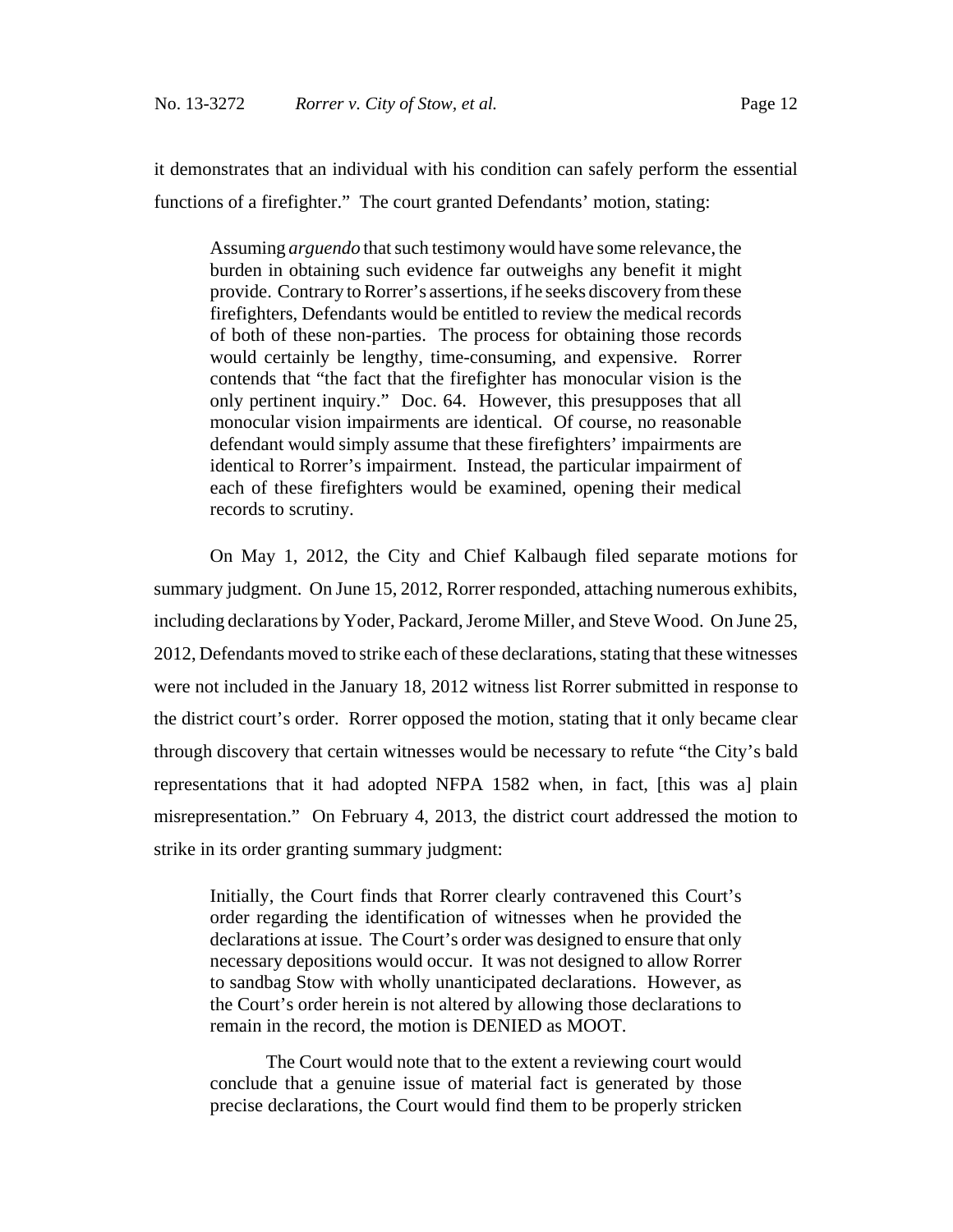as in direct violation of Rorrer's obligation to identify witnesses in a timely manner to facilitate deposition practice.

Rorrer included two of the witnesses whose declarations are at issue, Yoder and Packard, in his January 4, 2012 witness list.

## F. Procedural History

On January 5, 2012, the district court granted Chief Kalbaugh's motion to dismiss Rorrer's § 1983 claim against him. On May 1, 2012, the City and Chief Kalbaugh filed individual motions for summary judgment as to all claims ("Motions"). Rorrer opposed the Motions, filing a response on June 15, 2012. On June 22, 2012, Rorrer and Chief Kalbaugh submitted a Stipulation of Dismissal for all existing claims against Chief Kalbaugh in his individual capacity. On June 25, 2012, the district court approved the stipulation and dismissed those claims, but Rorrer did not waive his right to appeal the earlier dismissal of his First Amendment § 1983 claim against Chief Kalbaugh. On February 2, 2013, the district court granted the City's motion for summary judgment as to all claims and entered judgment in favor of Stow. Rorrer filed a timely Notice of Appeal on March 1, 2013. This appeal followed.

#### II. Standard of Review

This Court reviews an order granting summary judgment de novo. *Tysinger v. Police Dep't of Zanesville*, 463 F.3d 569, 572 (6th Cir. 2006). Summary judgment is proper "if the movant shows that there is no genuine dispute as to any material fact and the movant is entitled to judgment as a matter of law." Fed. R. Civ. P. 56(a); *accord Int'l Union v. Cummins, Inc.*, 434 F.3d 478, 483 (6th Cir. 2006). "Credibility judgments and weighing of the evidence are prohibited during the consideration of a motion for summary judgment; rather, the evidence should be viewed in the light most favorable to the non-moving party." *Ahlers v. Schebil*, 188 F.3d 365, 369 (6th Cir. 1999); *see also Gribcheck v. Runyon*, 245 F.3d 547, 551 (6th Cir. 2001) (citing *Anderson v Liberty Lobby, Inc.*, 477 U.S. 242, 255 (1986)). "[A]ny direct evidence offered by the plaintiff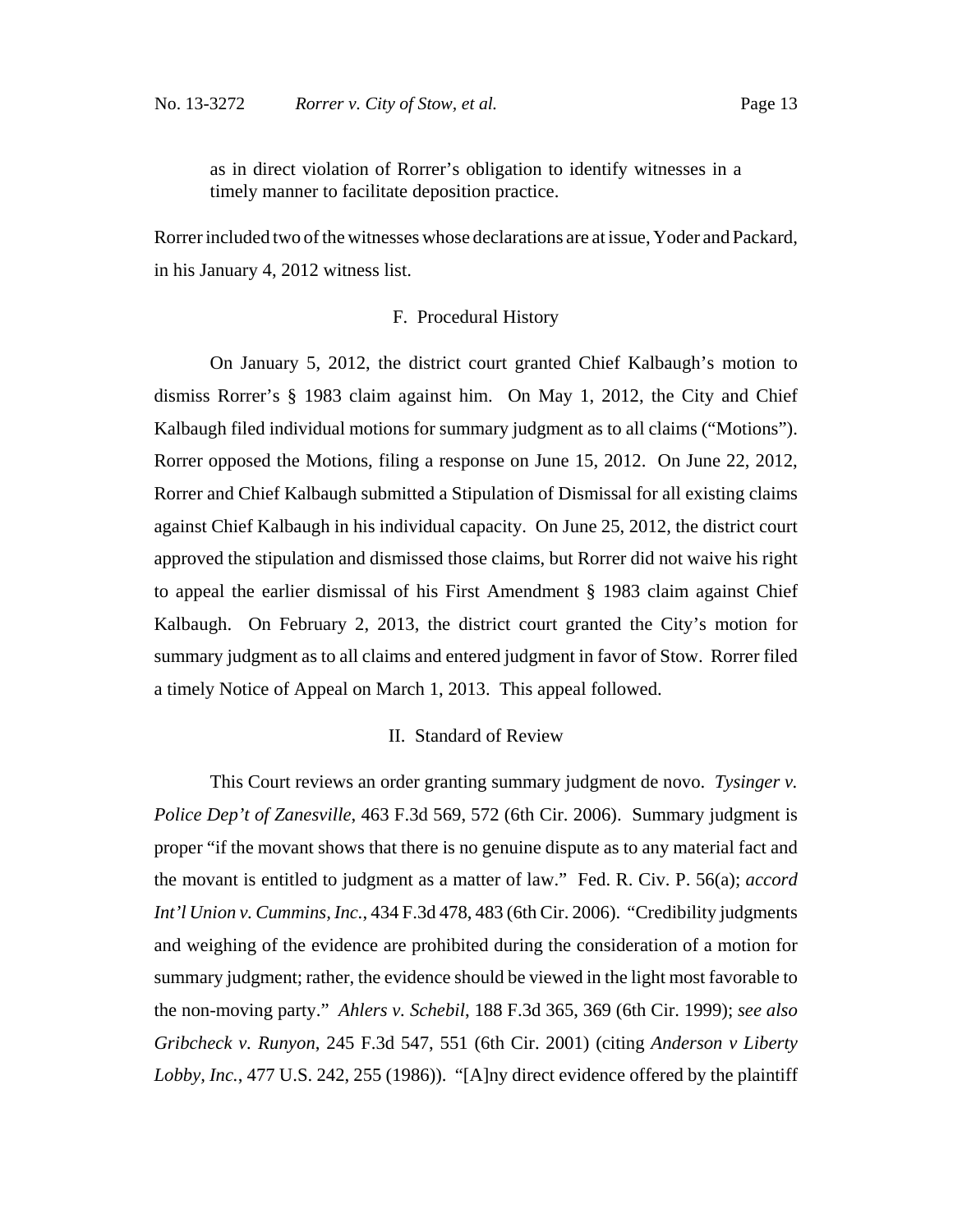in response to a summary judgment motion must be accepted as true." *Muhammad v. Close*, 379 F.3d 413, 416 (6th Cir. 2004).

## III. ADA Discrimination Claim

#### A. Legal Framework

The ADA makes it unlawful for an employer to "discriminate against a qualified individual on the basis of a disability." 42 U.S.C. § 12112(a). The statute defines "discriminate" to include "not making reasonable accommodation to the known physical . . . limitations of an otherwise qualified individual with a disability" unless the employer "can demonstrate that the accommodation would impose an undue hardship." *Id.* § 12112(b)(5)(A). An "otherwise qualified individual" is one who "with or without reasonable accommodation, can perform the essential functions of the employment position that such individual holds or desires." *Id.* § 12111(8).

"[I]f the plaintiff has direct evidence that the employer relied on his or her disability in making an adverse employment decision," this Court proceeds to a burdenshifting analysis. *Monette v. Elec. Data Sys. Corp.*, 90 F.3d 1173, 1186 (6th Cir. 1996), *abrogated on other grounds by Lewis v. Humboldt Acquisition Corp.*, 681 F.3d 312, 315- 16 (6th Cir. 2012) (en banc). First, the plaintiff must establish a prima facie case by showing "that he is disabled and otherwise qualified for the position, either with or without reasonable accommodation." *Keith v. Cnty. of Oakland*, 703 F.3d 918, 923 (6th Cir. 2013). Once the plaintiff has established a prima facie case, "the burden shifts to the defendant to show that accommodating the plaintiff would impose an undue hardship on the operation of its business." *Id.*; *see also Monette*, 90 F.3d at 1183 n.10, 1186 ("The employer will bear the burden of proving . . . that a proposed accommodation would impose an undue hardship.").

To provide a reasonable accommodation, an employer may be required to modify the responsibilities of a disabled employee's existing job or transfer the employee to a vacant position with different responsibilities. *See* 29 C.F.R. § 1630.2(o); *Kleiber v. Honda of Am. Mfg., Inc.*, 485 F.3d 862, 870 (6th Cir. 2007). If an employee seeks to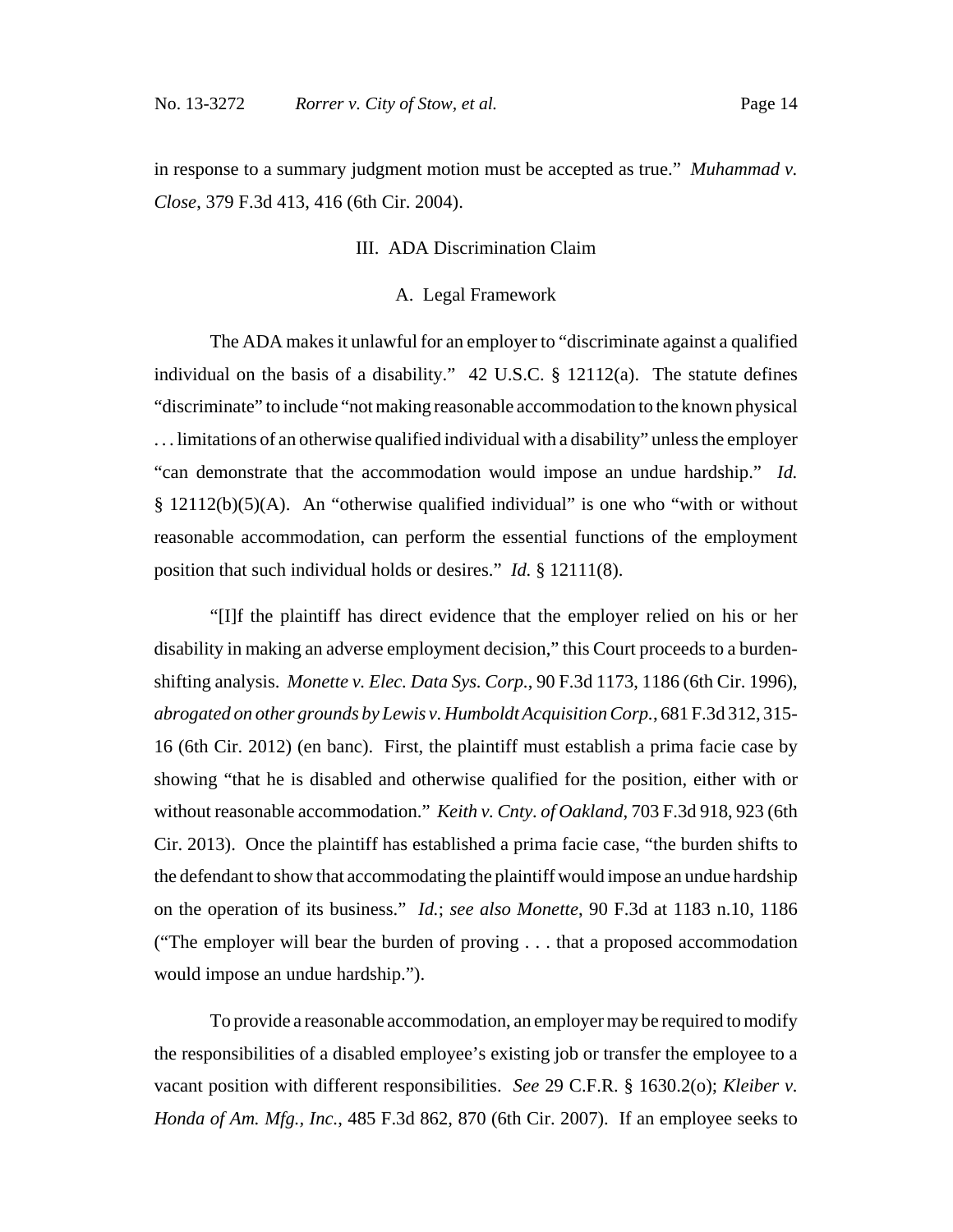stay in his or her current job, the term reasonable accommodation means: "Modifications or adjustments to the work environment, or to the manner or circumstances under which the position held or desired is customarily performed, that enable an individual with a disability who is qualified to perform the essential functions of that position [to stay in the position]." 29 C.F.R. § 1630.2(o). A suggested accommodation is not reasonable if it requires eliminating an "essential" function of the job. *Id.*; *see also* 42 U.S.C. § 12111(8).

Whether a job function is essential "is a question of fact that is typically not suitable for resolution on a motion for summary judgment." *Keith*, 703 F.3d at 926. Essential functions are "the fundamental job duties of the employment position the individual with a disability holds or desires. The term . . . does not include the marginal functions of the position." 29 C.F.R. § 1630.2(n)(1). A job function may be considered essential because (1) the position exists to perform the function, (2) a limited number of employees are available that can perform it, or (3) it is highly specialized. *Id.* § 1630.2(n)(2). "Whether a function is essential is evaluated on a case-by-case basis by examining a number of factors." *D'Angelo v. ConAgra Foods, Inc.*, 422 F.3d 1220, 1230 (11th Cir. 2005) (citation omitted); *see also Keith*, 703 F.3d at 925-26. Two factors are "the employer's judgment as to what functions of a job are essential" and an employer's "written description" of the job. 42 U.S.C. § 12111(8). The regulations accompanying the ADA also direct a court to consider five additional factors:

(iii) The amount of time spent on the job performing the function;

(iv) The consequences of not requiring the incumbent to perform the function;

(v) The terms of a collective bargaining agreement;

(vi) The work experience of past incumbents in the job; and/or

(vii) The current work experience of incumbents in similar jobs.

29 C.F.R. § 1630.2(n)(3)(iii)-(vii).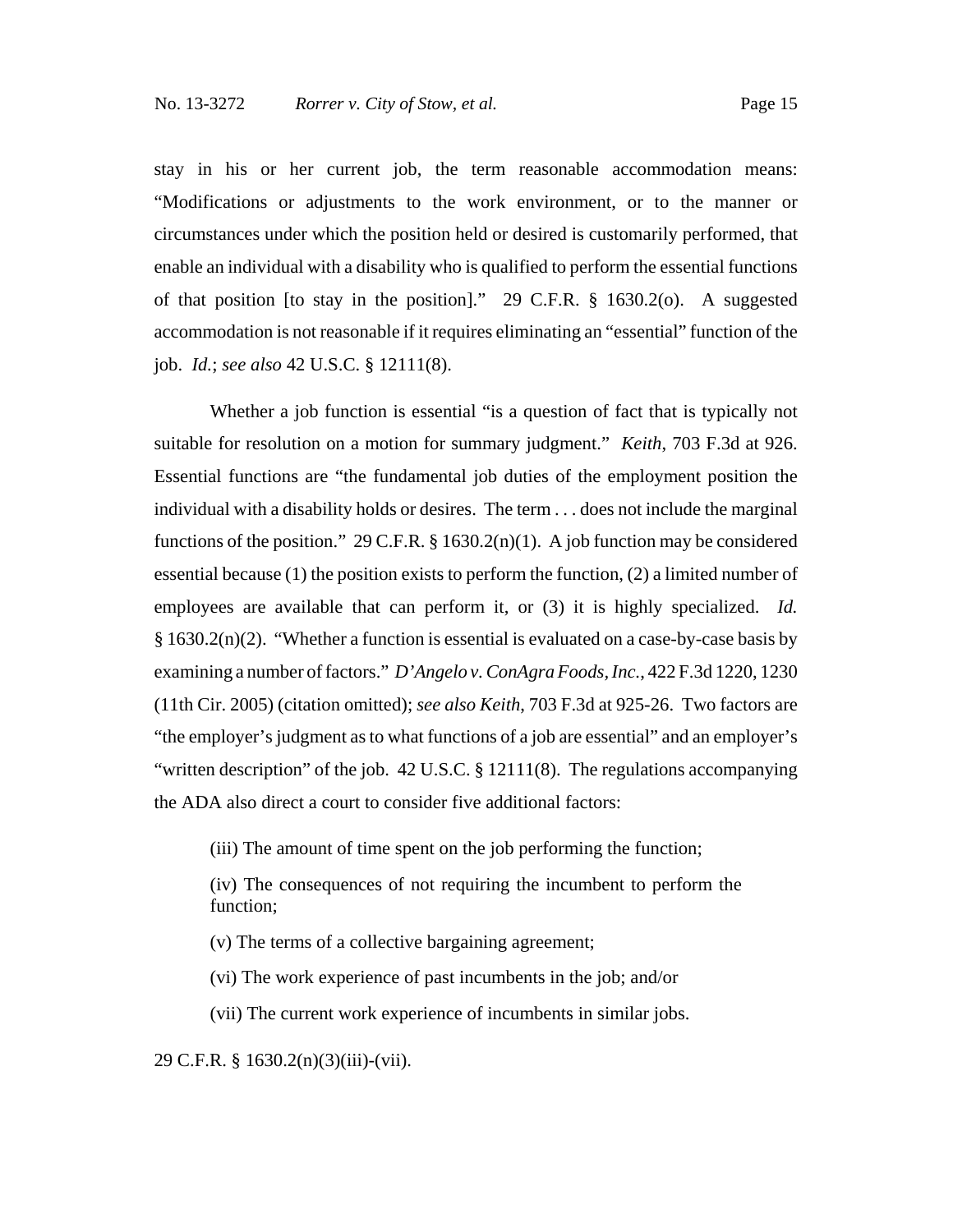At the summary judgment stage, the employer's judgment will not be dispositive on whether a function is essential when evidence on the issue is "mixed." *Feldman v. Olin Corp.*, 692 F.3d 748, 755 (7th Cir. 2012); *see also Keith*, 703 F.3d at 926. If an employer's judgment about what qualifies as an essential task were conclusive, "an employer that did not wish to be *inconvenienced* by making a reasonable accommodation could, simply by asserting that the function is essential, avoid the clear congressional mandate that employers mak[e] reasonable accommodations." *Holly v. Clarison Indus., L.L.C.*, 492 F.3d 1247, 1258 (11th Cir. 2007) (alteration in original) (quoting 42 U.S.C.  $§ 12112(b)(5)(A))$  (internal quotation marks omitted).

Written job descriptions are also not dispositive. *See Davidson v. Am. Online, Inc.*, 337 F.3d 1179, 1191 (10th Cir. 2003) ("[A]n employer may not turn every condition of employment which it elects to adopt into a job function, let alone an essential job function, merely by including it in a job description."). Testimony from the plaintiff's supervisor that a job function is actually marginal may effectively rebut a written description that states that a job function is essential. *See Holly*, 492 F.3d at 1257. In *Skerski v. Time Warner Cable Co.*, 257 F.3d 273 (3d Cir. 2001), the Third Circuit reasoned that "conflicting deposition testimonies" concerning a job's essential functions required reversal of a grant of summary judgment to the employer. *Id.* at 283. "Although the employer's judgment and the written job descriptions may warrant some deference, [the plaintiff] put forth considerable evidence that contradicts [the employer's] assertions," creating a "genuine issue of material fact [concerning] essential function." *Id.*

In *Keith*, this Court agreed with the employer that "communication" was an essential part of the job of lifeguard, but rejected the employer's judgment that hearing was essential to the position. 703 F.3d at 926-27. The *Keith* court held that the accommodations suggested by the plaintiff were reasonable, including adopting a purely visual scanning technique to detect distressed swimmers, shaking his head and using hand motions to enforce rules, using laminated cards to communicate "essential" messages to patrons, and using an employer-provided interpreter during occasional staff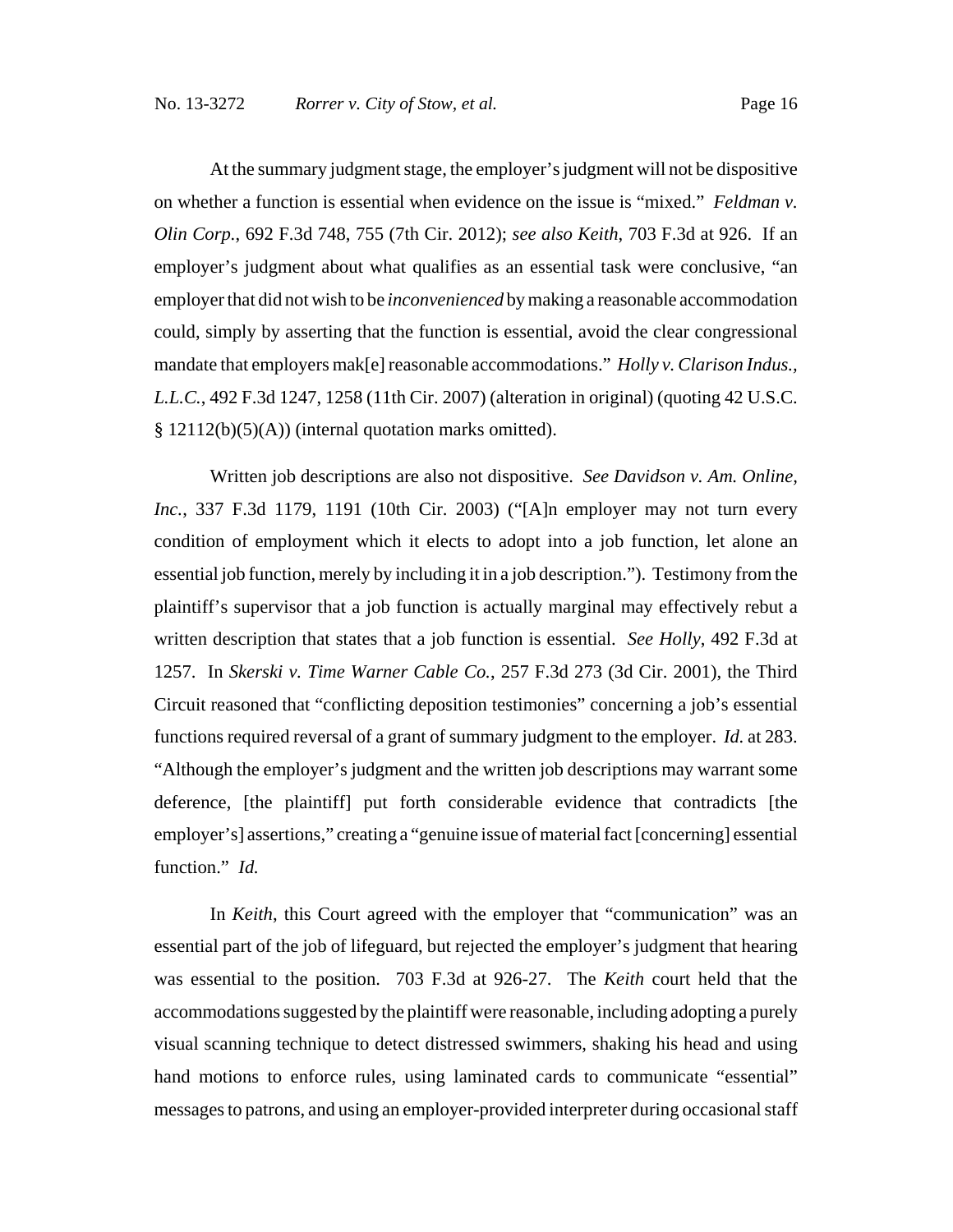meetings. *Id.* at 922, 926-27. These proposals satisfied Keith's initial burden of suggesting a reasonable accommodation. *See id.*

If a plaintiff's requested accommodation is a transfer to a different position, "employers have a duty to locate [a] suitable position[] . . . ." *Kleiber*, 485 F.3d at 870. "Nonetheless, to overcome summary judgment, the plaintiff generally must identify the specific job he seeks and demonstrate that he is qualified for that position." *Id.* "[A]n employer need only reassign the employee to a vacant position." *Cassidy v. Detroit Edison Co.*, 138 F.3d 629, 634 (6th Cir. 1998).

The ADA also "mandates an individualized inquiry in determining whether an [employee's] disability . . . disqualifies him from a particular position." *Keith*, 703 F.3d at 923 (internal quotations and citation omitted). The individualized inquiry is an "interactive process" in which "both parties have a duty to participate in good faith." *Kleiber*, 485 F.3d at 871. The purpose is to "identify the precise limitations resulting from the disability and potential reasonable accommodations that could overcome those limitations." *Id.* (citing 29 C.F.R. § 1630.2(o)(3)). The ADA mandates this process to ensure that employers do not disqualify applicants and employees based on "stereotypes and generalizations about a disability, but based on the actual disability and the effect that disability has on the particular individual's ability to perform the job." *Keith*, 703 F.3d at 923. "If this process fails to lead to reasonable accommodation of the disabled employee's limitations, responsibility will lie with the party that caused the breakdown." *EEOC v. Sears, Roebuck & Co.*, 417 F.3d 789, 805 (7th Cir. 2005).

This Court and our sister circuits have identified several situations that may indicate a failure to participate in the interactive process in good faith. Failing to discuss a reasonable accommodation in a meeting in which the employer takes an adverse employment action against an injured employee may demonstrate a lack of good faith. *EEOC v. Chevron Phillips Chem. Co.*, 570 F.3d 606, 622 (5th Cir. 2009). Similarly, failing to assist an employee in seeking an accommodation may suggest bad faith. *Canny v. Dr. Pepper/Seven-Up Bottling Grp., Inc.*, 439 F.3d 894, 902 (8th Cir. 2006). This Court held in *Keith* that a cursory medical examination and summary conclusion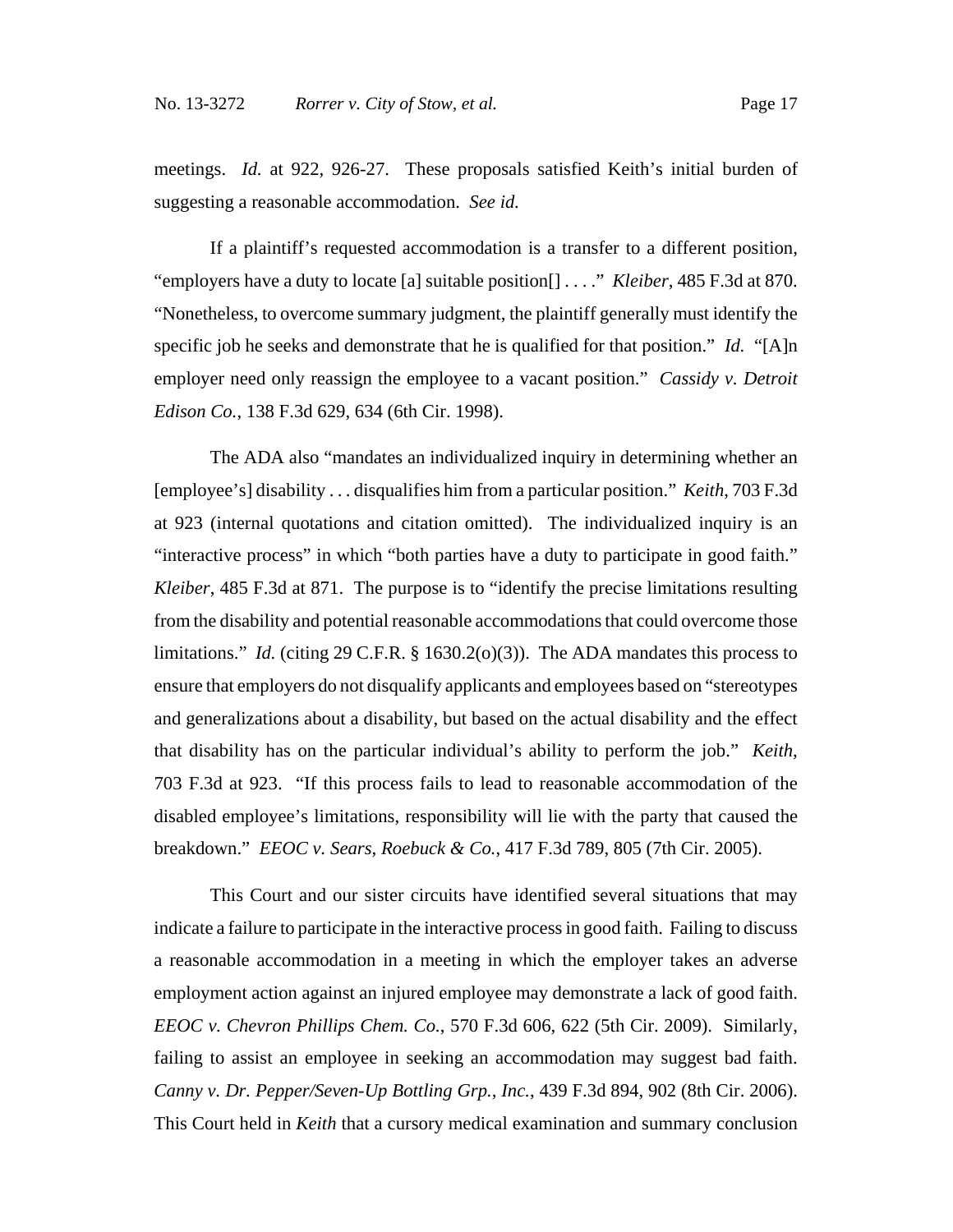that a disabled individual is not fit for employment violates an employer's duty to engage in the interactive process in good faith. 703 F.3d at 924.

Although mandatory, failure to engage in the interactive process is only an independent violation of the ADA if the plaintiff establishes a prima facie showing that he proposed a reasonable accommodation. *See id.* at 929; *Brietfielder v. Leis*, 151 F. App'x 379, 386 (6th Cir. 2005).

## B. Essential Function

The district court correctly found, and the parties do not dispute, that the City relied on Rorrer's disability in making an adverse employment decision against him. The district court then properly proceeded to address the primary dispute between the parties: whether the City complied with the ADA in relying on Rorrer's disability as a basis for terminating him. *See Monette*, 90 F.3d at 1186.

The district court erred, however, in finding there was no genuine dispute as to whether driving a fire apparatus under emergency lights was an essential function of a Stow firefighter. The district court based this finding on its conclusion that the Department utilized the NFPA guidelines for determining a firefighter's essential functions. In the alternative, the lower court gave deference to Chief Kalbaugh's assertion that this function was essential, finding corroboration in the Department's internal list of essential functions and Rorrer's admission that he "could not refuse" to drive an apparatus if instructed to do so.

The district court found "no issue of fact surrounding whether Stow utilized the NFPA guidelines" and credited the City's position that NFPA essential Job Task 10, "[o]perating fire apparatus or other vehicles in an emergency mode with emergency lights and sirens," applied to Rorrer. The court stated that, "even if Stow has not formally adopted the NFPA guidelines, the record is replete with evidence that Stow's chief, Chief Kalbaugh, and its physician, Dr. Moten, relied upon those guidelines" in determining a firefighter's essential functions.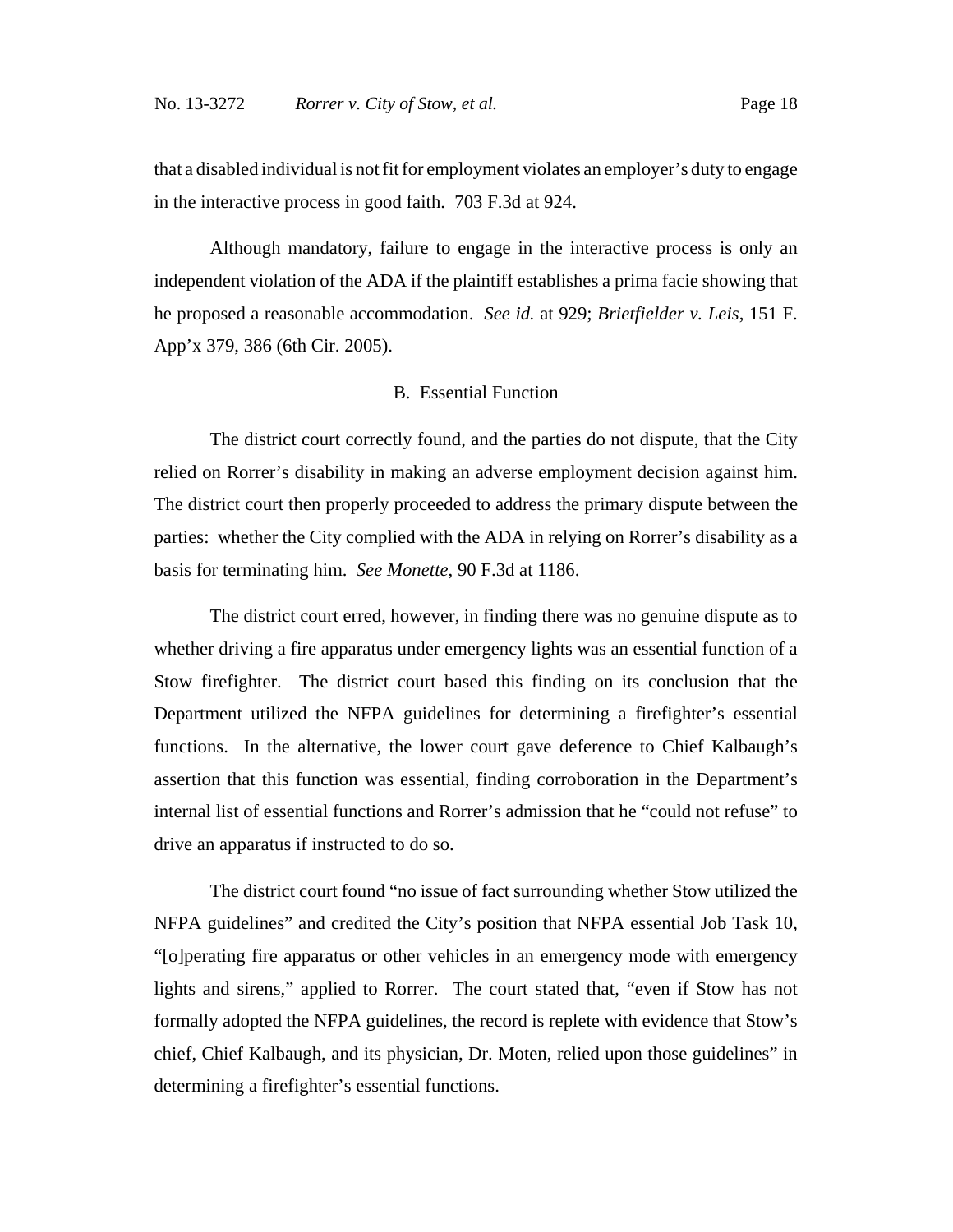The record is actually replete with evidence that the Department never adopted NFPA guidelines and did not rely on them in determining that Rorrer was unfit to serve as a Stow firefighter. Multiple witnesses testified that the Department never adopted the NFPA guidelines. The Department did not execute the NFPA's implementation plan, and did not require the annual physicals mandated by the NFPA.

The record suggests that Dr. Moten was not familiar with the NFPA guidelines and did not rely on them in finding Rorrer unfit to serve as a firefighter. When asked by Rorrer what "fire regs" would prohibit Rorrer from returning to work, Dr. Moten referred vaguely to "literature on line [sic]" that he had found the night before, and he did not reference the NFPA. When deposed, Dr. Moten initially could not identify what "fire regs" mandated that a monocular firefighter was unfit to serve. When asked for specifics, he repeatedly referred vaguely to "fire regs" before finally stating, "Let me look." Only after counsel asked for a break was Dr. Moten able to identify the "NFPA," but he still could not say what those initials represented. When asked whether he had read the guidelines when Chief Kalbaugh gave them to him in 2003, Dr. Moten gave contradictory answers, initially stating that he had read the portions relating to physicals and then, after another intervention by counsel, stating that he had read the "entire stack."

The district court did not reference any of this evidence when finding that "the record is replete with evidence that . . . Moten relied upon those guidelines" in finding Rorrer unfit to serve as a firefighter. Drawing all reasonable inferences in favor of Rorrer, a reasonable jury could find that the Department had never adopted the NFPA guidelines, that Dr. Moten's determination was not based on the application of the NFPA's list of essential functions of a firefighter, and that the City's reference to the NFPA was an ex post pretext.

The district court also found that, even absent the NFPA guidelines, there was no genuine dispute about whether operating a fire apparatus during an emergency was an essential function of a Stow firefighter. The court reasoned that it was "required to give deference to Stow's judgment regarding what the essential functions of the position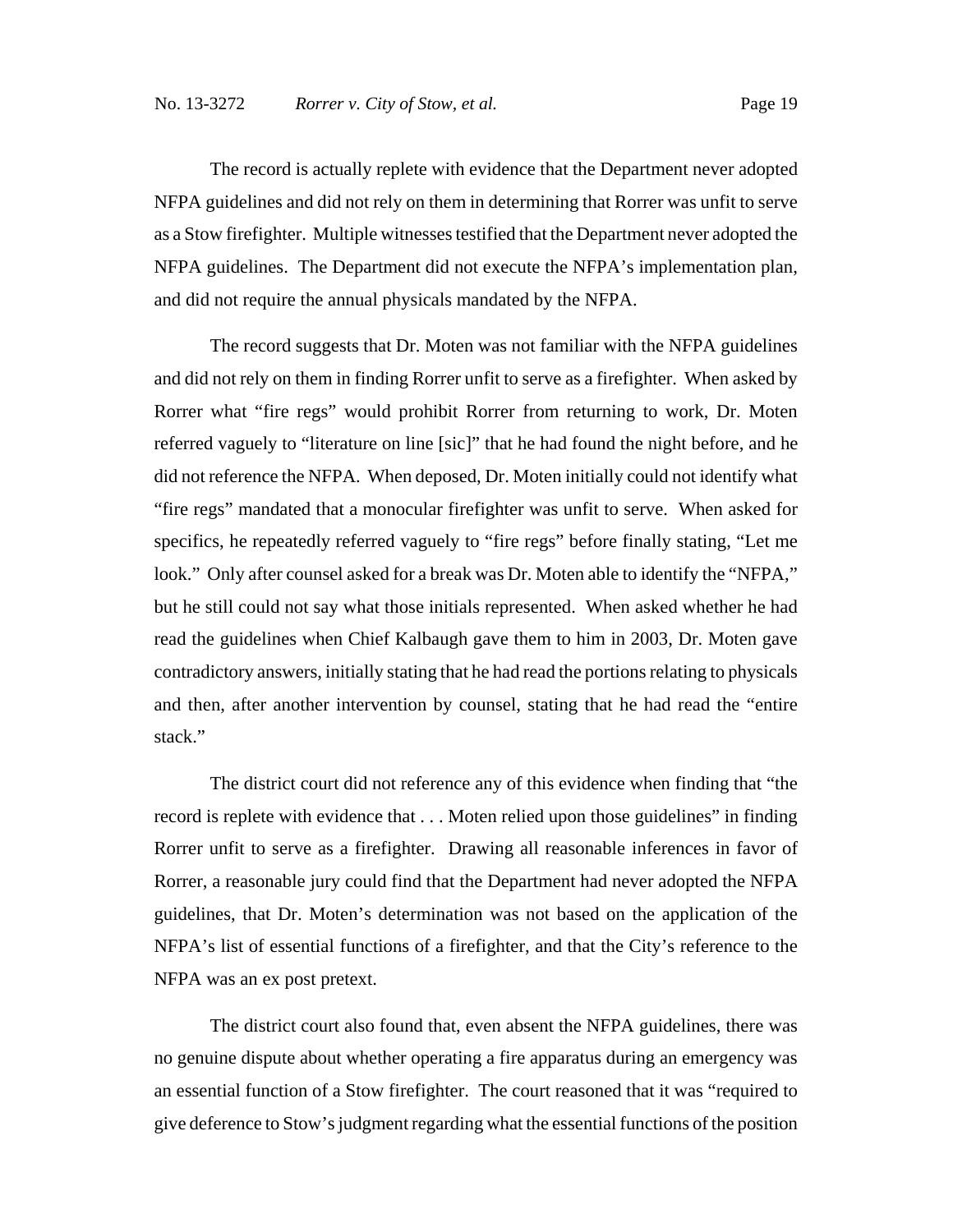were." The court supported its holding by referencing the City's internal list of essential functions and Rorrer's admission that he "could not refuse" to drive an apparatus if instructed to do so.

Contrary to the district court's opinion, however, federal courts are not "required to give deference to [the employer's] judgment regarding what the essential functions of the position [are]" when the record suggests that there is a genuine dispute of material fact on the issue. *See Keith*, 703 F.3d at 925-26. The ADA states that the court should give "consideration" to the employer's determination, not "deference," with the latter incorrectly implying that the employer's position creates a strong presumption in its favor. *See* 42 U.S.C. § 12111(8); *Feldman*, 692 F.3d at 755. The employer's determination about what functions are essential is certainly given weight, but it is one of seven factors the court should consider, including "[t]he amount of time spent on the job performing the function" and "[t]he consequences of not requiring the [employee] to perform the function." 29 C.F.R. § 1630.2(n)(3)(iii), (iv); *Feldman*, 692 F.3d at 755. The district court appears not only to have given deference to the City's position, but to have considered only the City's position, failing to consider all of the § 1630.2 factors while drawing all reasonable inferences in Rorrer's favor as required at the summary judgment stage.

According to Rorrer, the consequences of forbidding a firefighter from driving an apparatus during an emergency would be minimal. Driving a fire apparatus during an emergency is not a "highly specialized" task or a job requirement that only "a limited number of employees are available" to do. 29 C.F.R. § 1630.2(n)(2); *Skerski*, 257 F.3d at 280. Rather, Rorrer brought forth direct evidence that such an accommodation would be "very easy" for the Department to implement. According to that direct evidence, some Stow firefighters never drive an apparatus "as a matter of choice." The district court was required to accept this evidence as true. *Close*, 379 F.3d at 416. When read in the light most favorable to Rorrer, the record is clearly "mixed" about whether driving an apparatus during an emergency was an essential task for a Stow firefighter. *Feldman*, 692 F.3d at 755; *see also Keith*, 703 F.3d at 926.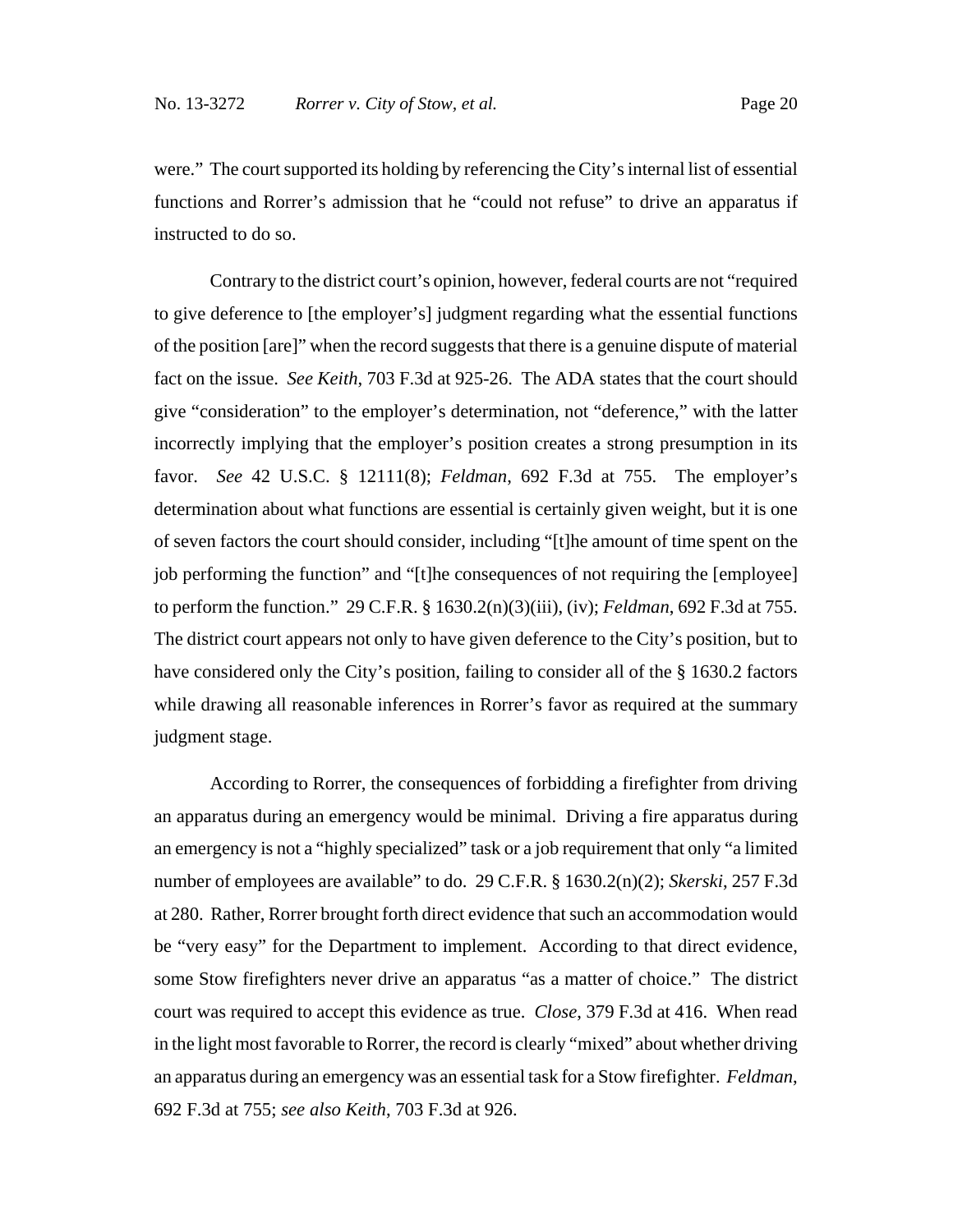The district court also considered the City's job description of a firefighter, a relevant factor in determining a position's essential functions, but erred in finding the job description dispositive of the issue. *See Skerski*, 257 F.3d at 277. Under the heading "Essential Functions," the City's job description lists seventeen job requirements, each of which describes a duty with an unqualified verb, such as "[p]erforms necessary basic and advanced life support" and "[r][esponds to fire alarms." There is one exception. Paragraph 9 states, "[m]ay operate emergency vehicles en route to emergencies and during patient transport to hospital." This description is the only one that incorporates conditional language. The district court stated that the City's internal list of essential functions "mimic[ked]" those of the NFPA, but the word "may" is a notable addition to the list not present in NFPA Job Task 10. A reasonable jury could find that the addition of the conditional "may" to a task in a list that otherwise mirrors the NFPA's mandatory language reflects the peculiarity of the Department's rotation policy, in which it is essential for some firefighters to drive an apparatus but not necessary that every firefighter do so. The testimony of multiple Stow firefighters corroborates this reading. The district court likewise should have considered the statement of Packard—a supervisor who asked to have Rorrer serve in his company—in his declaration that driving an apparatus during an emergency was not an essential function of the job. *See Holly*, 492 F.3d at 1257.

The City's written job description and the conflicting testimony about the essential functions of a Stow firefighter are similar to the dispute in *Skerski*. 257 F.3d 273. There, the Third Circuit held that the job description's statement of "[m]ay climb poles to perform line transfers"—listed as an essential function—combined with the employer's insistence that climbing was essential, did not eliminate the genuine dispute created by the "conflicting deposition testimonies." *Id.* at 276, 283 (alteration in original). Evidence in *Skerski* and here suggests that the respective employees could do their jobs for years without performing the listed function. *Skerski*, 257 F.3d at 281. In both cases, the employer did not hire employees solely to perform the listed function, and the function did not require particular expertise. *See id.* at 280.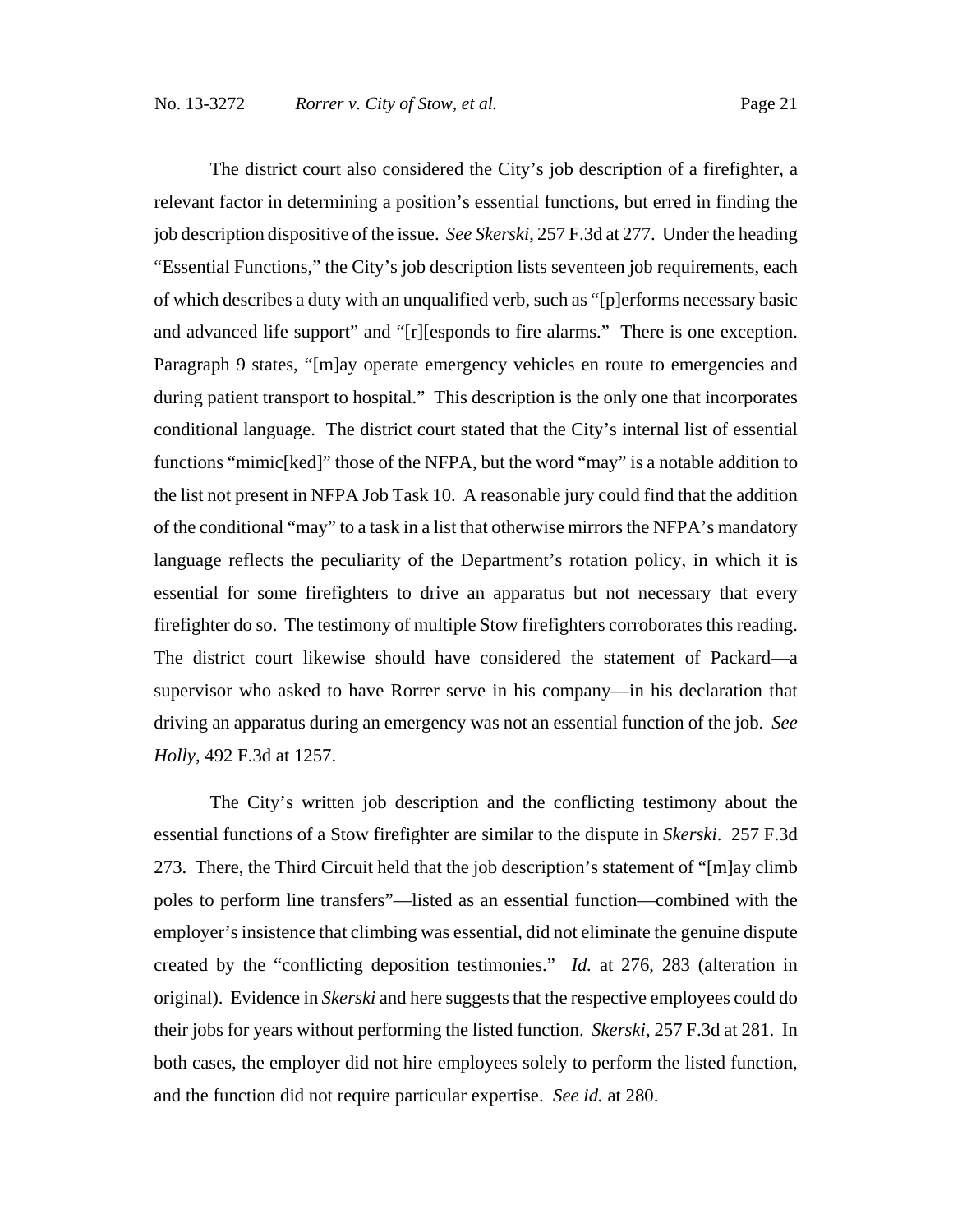The district court dismissed any relevance to the presence of the term "may," stating that "Rorrer concedes . . . he could not refuse to drive an apparatus if ordered to do so" and "the record is replete with evidence that no firefighters within Stow were able to opt out of any of the essential functions" detailed in the Department's job description. An "essential" task, however, is not any task that an employee would feel compelled to perform if ordered to perform it by his or her employer. *See Holly*, 492 F.3d at 1258 (holding that an employer cannot simply assert that a function is essential to "avoid the clear congressional mandate that employers mak[e] reasonable accommodations"). That definition—"a task is essential if the employer orders it done"—contradicts a central purpose of the ADA, which is to prohibit employers from requiring disabled employees to perform certain tasks that the law deems nonessential. *See, e.g.*, *Davidson*, 337 F.3d at 1191 ("[A]n employer may not turn every condition of employment which it elects to adopt into a job function, let alone an essential job function, merely by including it in a job description."). Determining whether a function is essential "is a question of fact that is typically not suitable for resolution on a motion for summary judgment." *Keith*, 703 F.3d at 926. The district court thus erred in prematurely deciding whether driving an apparatus during an emergency was an "essential" function of a Stow firefighter because the evidence creates a genuine dispute about that fact.

## C. Reasonable Accommodation

Prior to Rorrer's final termination, he sought two accommodations from the City: (1) authorization to continue working as a firefighter without driving a fire apparatus during an emergency, and (2) transfer to the FPB to serve as a fire inspector. The district court erred in finding that, as a matter of law, both of Rorrer's requested accommodations were unreasonable.

The district court based its finding as to driving on the errant premise that no genuine issue of material fact existed about whether driving a fire apparatus during an emergency was an essential function of a Stow firefighter. The law places a significant burden on employers to accommodate an employee's injuries. *See, e.g.*, *Keith*, 703 F.3d at 926-27. Shifting marginal duties to other employees who can easily perform them is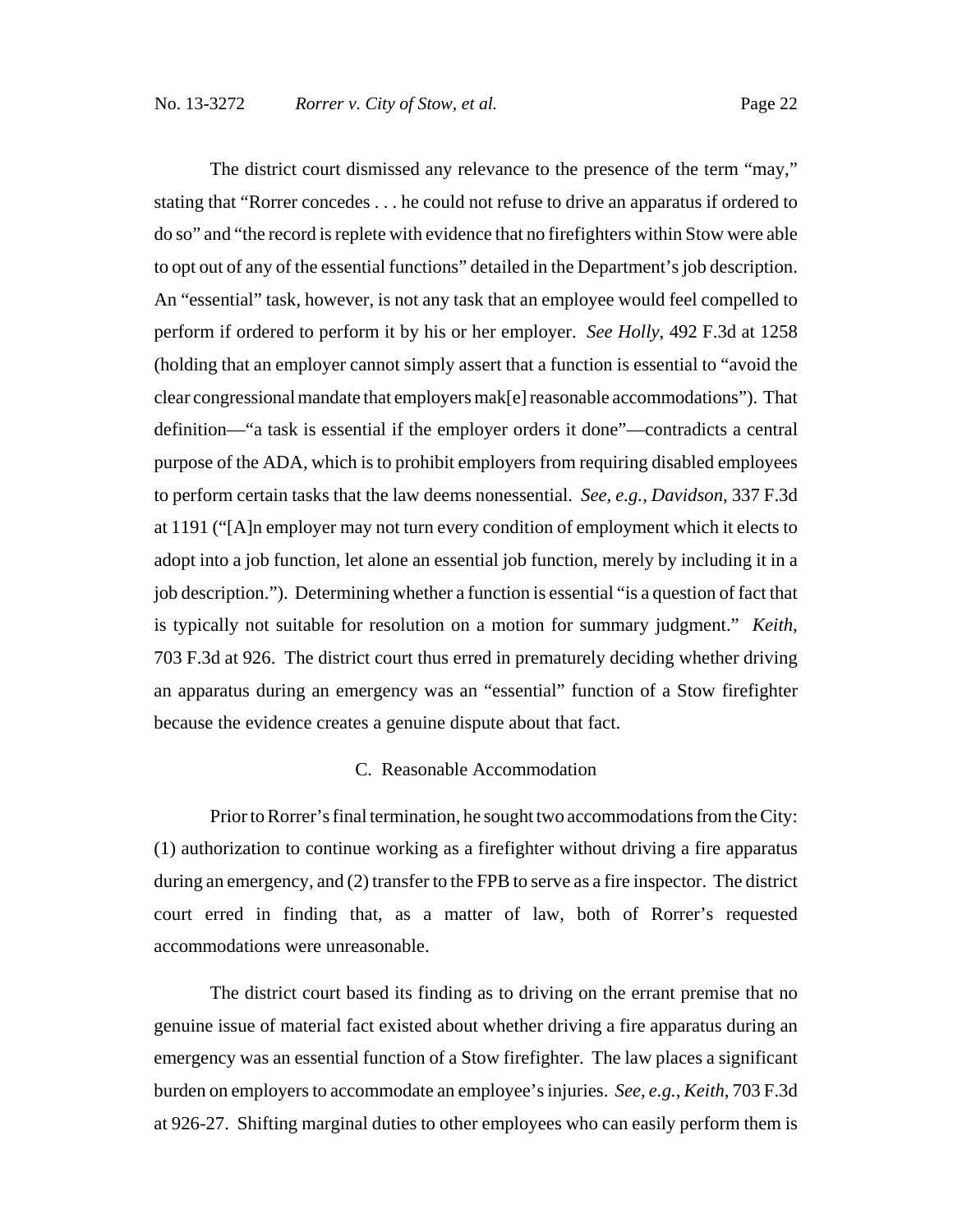a reasonable accommodation. *See id.*; *see also* 29 C.F.R. §§ 1630.2(n)(1), (3). Drawing all reasonable inferences in favor of Rorrer, the suggested accommodation that he not drive an apparatus during an emergency was reasonable because it would have excused him from performing a marginal function that could have "easily" been performed by his colleagues. 29 C.F.R. § 1630.2(n)(1); *Keith*, 703 F.3d at 926-27. The district court erred in prematurely determining that, as a matter of law, Rorrer could not carry his burden of showing that the requested accommodation was reasonable. *See, e.g.*, *Keith*, 703 F.3d at 926-27; *Monette*, 90 F.3d at 1186.

Even if operating an apparatus during an emergency were an essential function of a Stow firefighter, the district court erred in finding that Rorrer's proposed accommodation of transfer to the FPB was unreasonable. The district court so found because it concluded that Rorrer's contentions that a vacancy existed were "not based in fact." According to the district court:

Rorrer appears to rely upon the fact that there was an individual, Rick Henkel, that remained on light duty work in the Bureau for nearly two years . . . . [T]here is simply no dispute that any such assignment in the Bureau is designed to transition the employee back to full time work. Rorrer cannot be transitioned.

The court's finding is two-fold: first, that there was no vacant permanent position in the FPB; and second, that Rorrer was unfit, as a matter of law, to serve in the FPB because his condition permanently precluded him from operating an apparatus during an emergency. *See Cassidy*, 138 F.3d at 634 ("[A]n employer need only reassign the employee to a vacant position.") The district court erred on both counts.

There is a genuine dispute between the parties as to whether there was a vacancy in the FPB when Rorrer made his request for a transfer. Chief Kalbaugh states that there were only two permanent positions in the FPB, both of which were filled. Rorrer states that there was a third permanent position occupied by Rick Ray and that it became vacant when Ray received a promotion. The email Hodson sent to Graham, stating that "Rick Ray . . . will come out of the [FPB], leaving them one short in prevention," corroborates Rorrer's testimony. Because the court must accept "as true" Rorrer's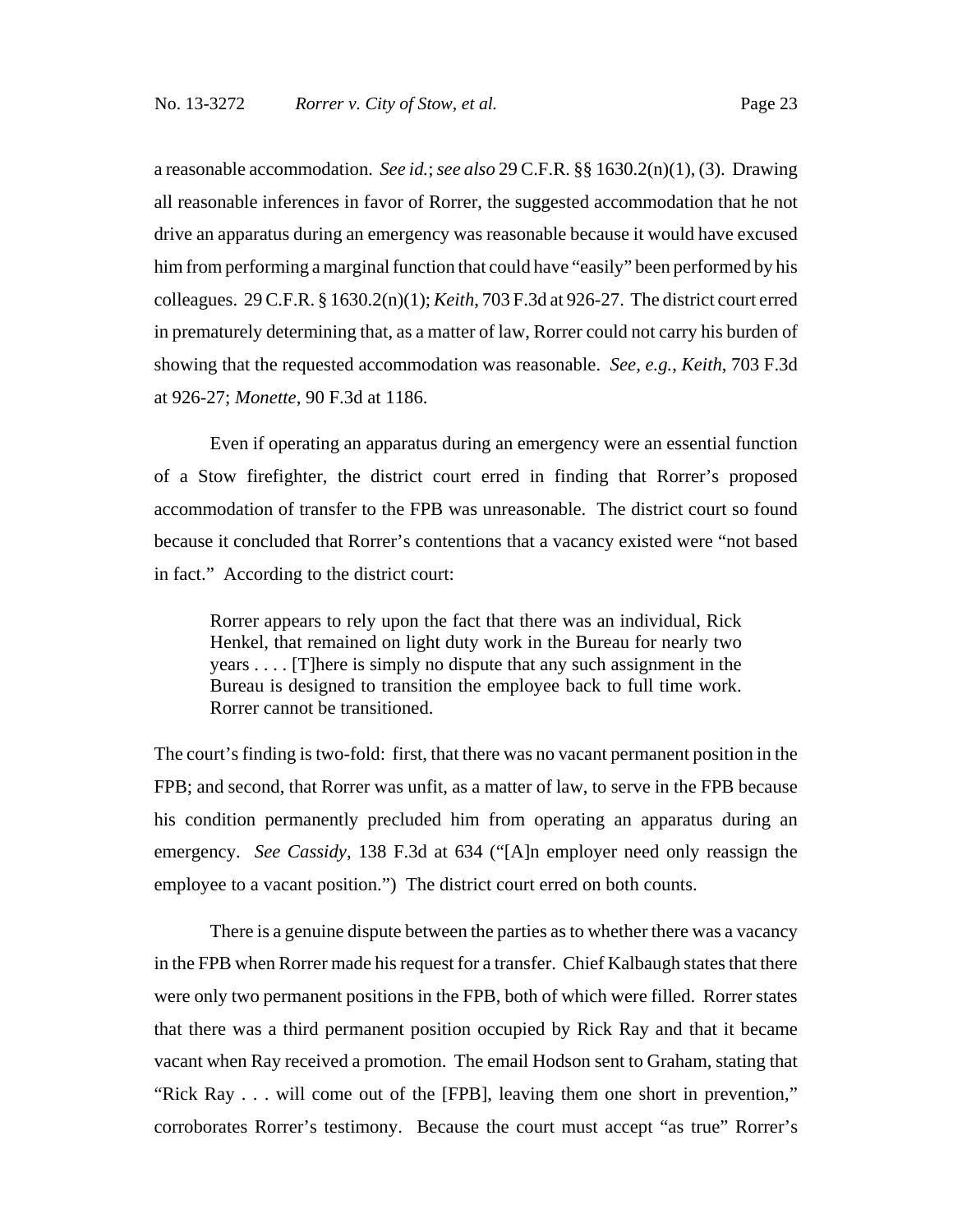testimony and Hodson's email, there is a genuine dispute of material fact as to whether a vacancy existed in the FPB. *See Close*, 379 F.3d at 416.

The City argues that, even if a permanent position existed in the FPB, Rorrer's transfer request was unreasonable because "the position of 'Fire Inspector' does not exist; it is merely a firefighter assigned to a particular job duty." *See Kleiber*, 485 F.3d at 870 ("[T]he plaintiff generally must identify the specific job he seeks and demonstrate that he is qualified for that position."). This argument lacks merit. The position in the FPB was that of an inspector, designed to prevent fires, not fight them. The City does not dispute that Rorrer had the "expertise, training, and certification" to fulfill these job duties. Rather, the City argues that Rorrer was unqualified because the Department's job description of someone functioning as a fire inspector is "firefighter," which includes the task of driving an apparatus during an emergency. The City's unwillingness to modify a job description to accommodate Rorrer, even though that modification would not have required any change in job duties, falls short of the City's obligation "to locate a suitable position" for Rorrer after he identified a vacancy and requested a transfer. *See Kleiber*, 485 F.3d at 870.

#### D. Undue Burden

The district court erred in finding that Rorrer's requested accommodation not to drive during an emergency would place an undue burden on the City. The district court based this decision entirely on its finding that this function was "quite clearly a business necessity." Rorrer met his initial burden to show that the proposed accommodation was "reasonable," shifting the burden to the City to prove that the accommodation would amount to an undue burden. *Keith*, 703 F.3d at 923; *Monette*, 90 F.3d at 1186. The City's argument that excusing Rorrer from driving an apparatus during an emergency would impose an undue burden mirrors its argument that this function is essential. Because the record suggests that the City could have easily met the requested accommodation, Stow failed to establish undue burden at the summary judgment stage. *Monette*, 90 F.3d at 1186.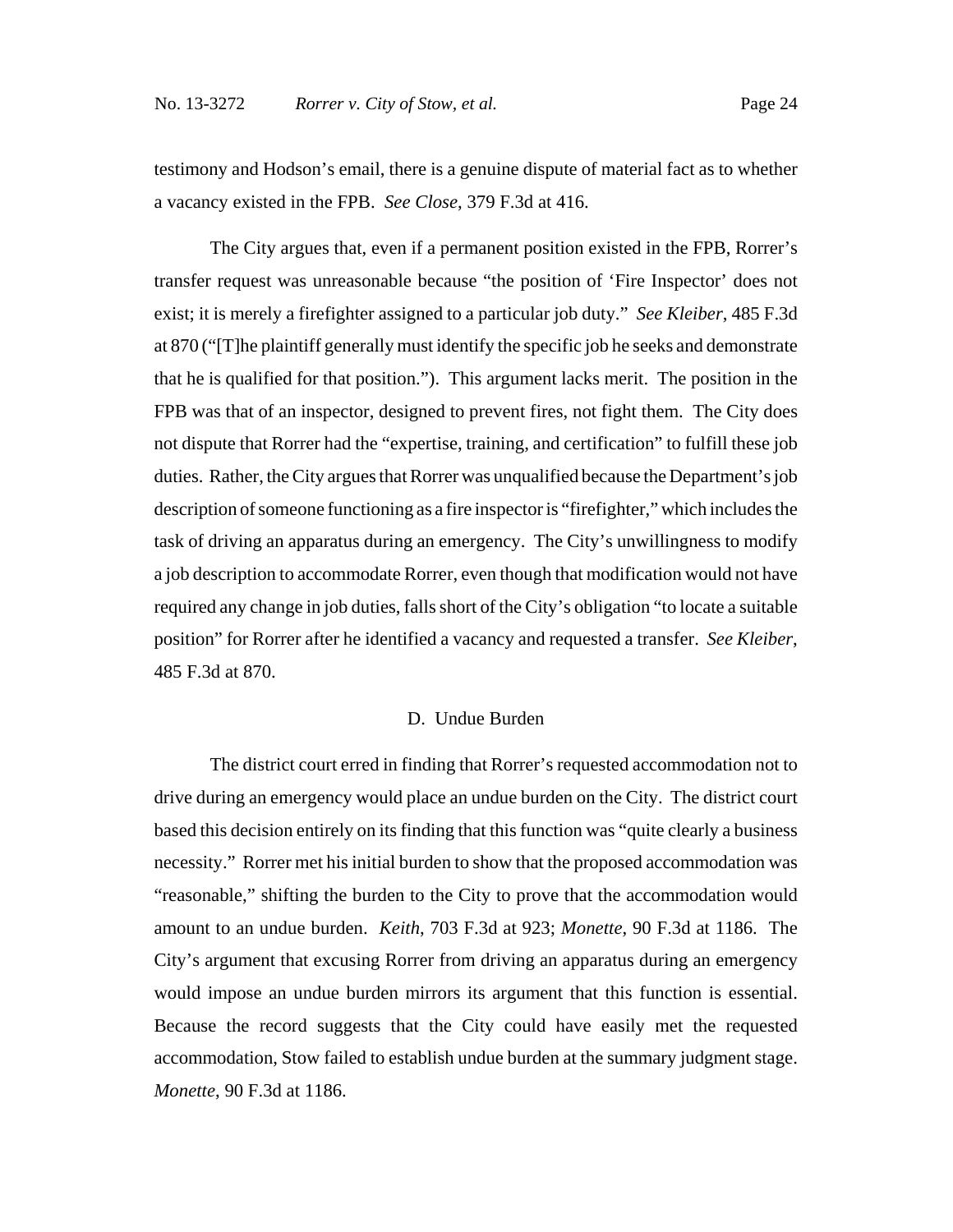#### E. Interactive Process

The district court likewise erred in finding that Rorrer's "claim that Stow failed to engage in the interactive process must . . . fail" because Rorrer never proposed a reasonable accommodation. Rorrer proposed two reasonable accommodations, making a failure to engage in the interactive process an independent violation of the ADA. *See Keith*, 703 F.3d at 929; *Brietfielder*, 151 F. App'x at 385. There is a genuine dispute of fact as to whether the City participated in "good faith," *Kleiber*, 485 F.3d at 871, in an "individualized inquiry" to determine whether the City could accommodate Rorrer's disability. *Keith*, 703 F.3d at 923.

The parties do not dispute that Rorrer was fit to perform all functions of a firefighter except driving an apparatus during an emergency. Despite evidence that driving an apparatus during an emergency was not an essential function of a Stow firefighter, however, the City apparently never considered accommodating Rorrer. After Dr. Henderson initially cleared Rorrer to return to work, Chief Kalbaugh intervened to change the decision, at which point Dr. Moten reversed Dr. Henderson's decision without first examining Rorrer. *See Keith*, 703 F.3d at 924 (holding that to conclude after a brief medical examination that a disability precludes employment violates the ADA). Chief Kalbaugh never inquired of those who would serve on Rorrer's crew whether they could take Rorrer out of the driving rotation, "because [of his belief that Stow] simply cannot have a rule permitting certain Stow firefighters to opt out of driving fire apparatus in emergency conditions." The City's immediate conclusion that Rorrer was unfit to serve as a firefighter suggests bad faith and falls short of its obligation under the ADA to assist an employee seeking an accommodation. *Canny*, 439 F.3d at 902.

The record also suggests that the City did not seek, in good faith, to accommodate Rorrer's request for a transfer to the FPB. At a meeting on February 5, 2009, between Rorrer and Stow officials, the City officials "refused to discuss" reassignment. *See Chevron Phillips*, 570 F.3d at 622 (holding that the failure not to discuss a reasonable accommodation in a meeting about the employee's injury and position with the employer suggests bad faith). Although Chief Kalbaugh states that he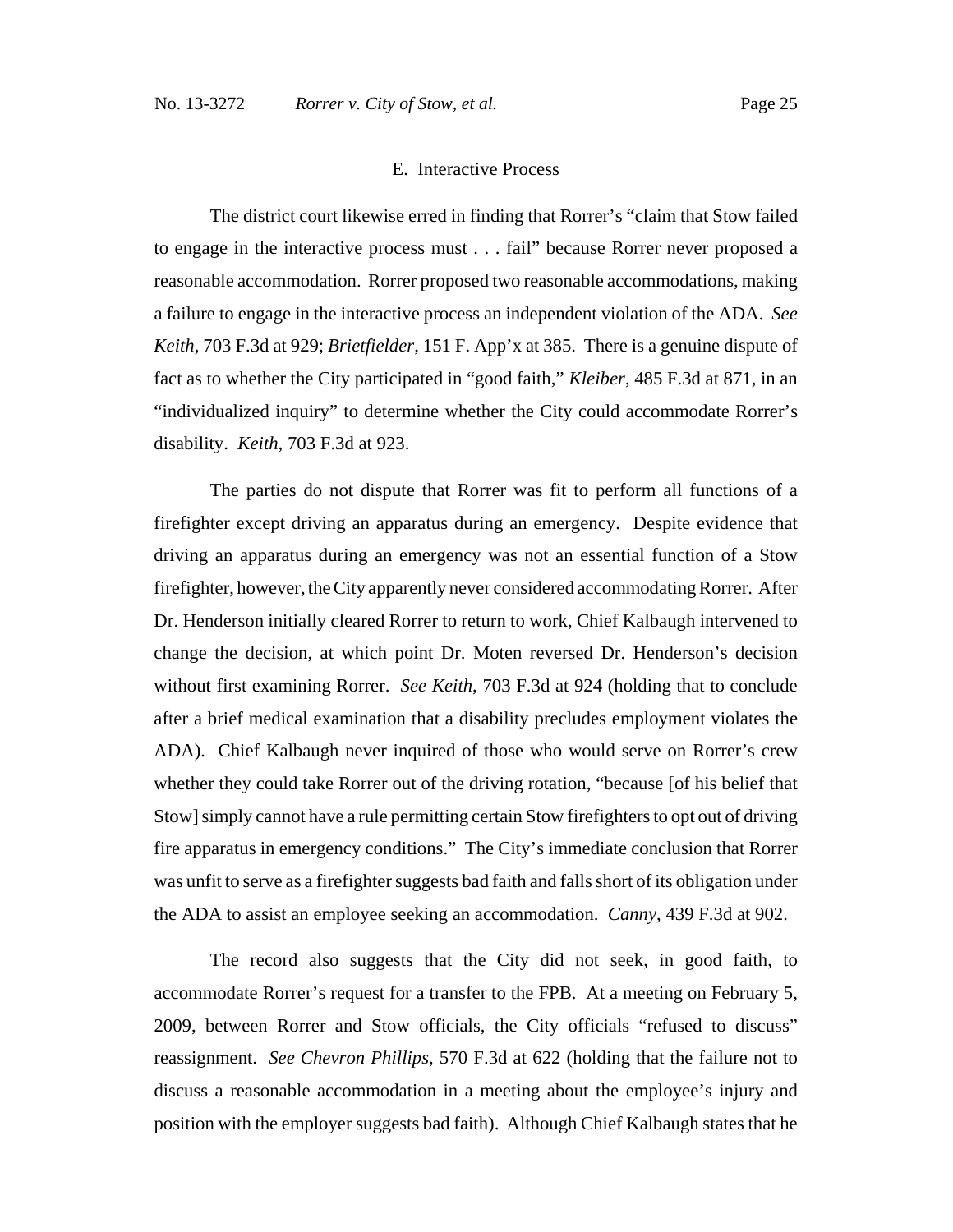explored a possible accommodation for Rorrer in the FPB, Chief Kalbaugh dismissed that option because Rorrer "would still need to perform all the essential job duties as a firefighter." Chief Kalbaugh's statement underscores the City's lack of good faith in seriously seeking accommodation. *Keith*, 703 F.3d at 923 (employers should seek to accommodate "the effect . . . [a disability] may have on [on the particular individual's] ability to perform the job"). If placed in the FPB, Rorrer would "need" to perform the function of operating a fire apparatus under emergency lights only because the City's policy said so. There is no indication on the record that a fire inspector ever actually performed this function. Had the City engaged in a good faith effort to accommodate Rorrer, the record suggests that Rorrer could have served in the FPB without any modification of the actual job duties that position entails.

For the foregoing reasons, we hold that the district court improperly granted summary judgment to the City on Rorrer's ADA and Ohio discrimination claims.

## IV. ADA Retaliation Claim

The ADA provides: "No person shall discriminate against any individual because such individual has opposed any act or practice made unlawful by this chapter or because such individual made a charge, testified, assisted, or participated in any manner in an investigation, proceeding, or hearing under this chapter." 42 U.S.C. § 12203(a). Because Rorrer does not claim to have direct evidence of retaliation, this Court analyzes his claim for ADA retaliation using the *McDonnell-Douglas* burdenshifting approach. *A.C. v. Shelby Cnty. Bd. of Educ.*, 711 F.3d 687, 697 (6th Cir. 2013). The plaintiff bears the initial burden to establish a prima facie case of retaliation, which requires a showing that (1) the plaintiff engaged in activity protected under the ADA; (2) the employer knew of that activity; (3) the employer took an adverse action against plaintiff; and (4) there was a causal connection between the protected activity and the adverse action. *Id.* Establishing a prima facie case of retaliation is a "low hurdle." *Gribcheck*, 245 F.3d at 551 (holding that the plaintiff "easily" established that he was engaged in protected activity because the alleged retaliation was for filing a discrimination claim).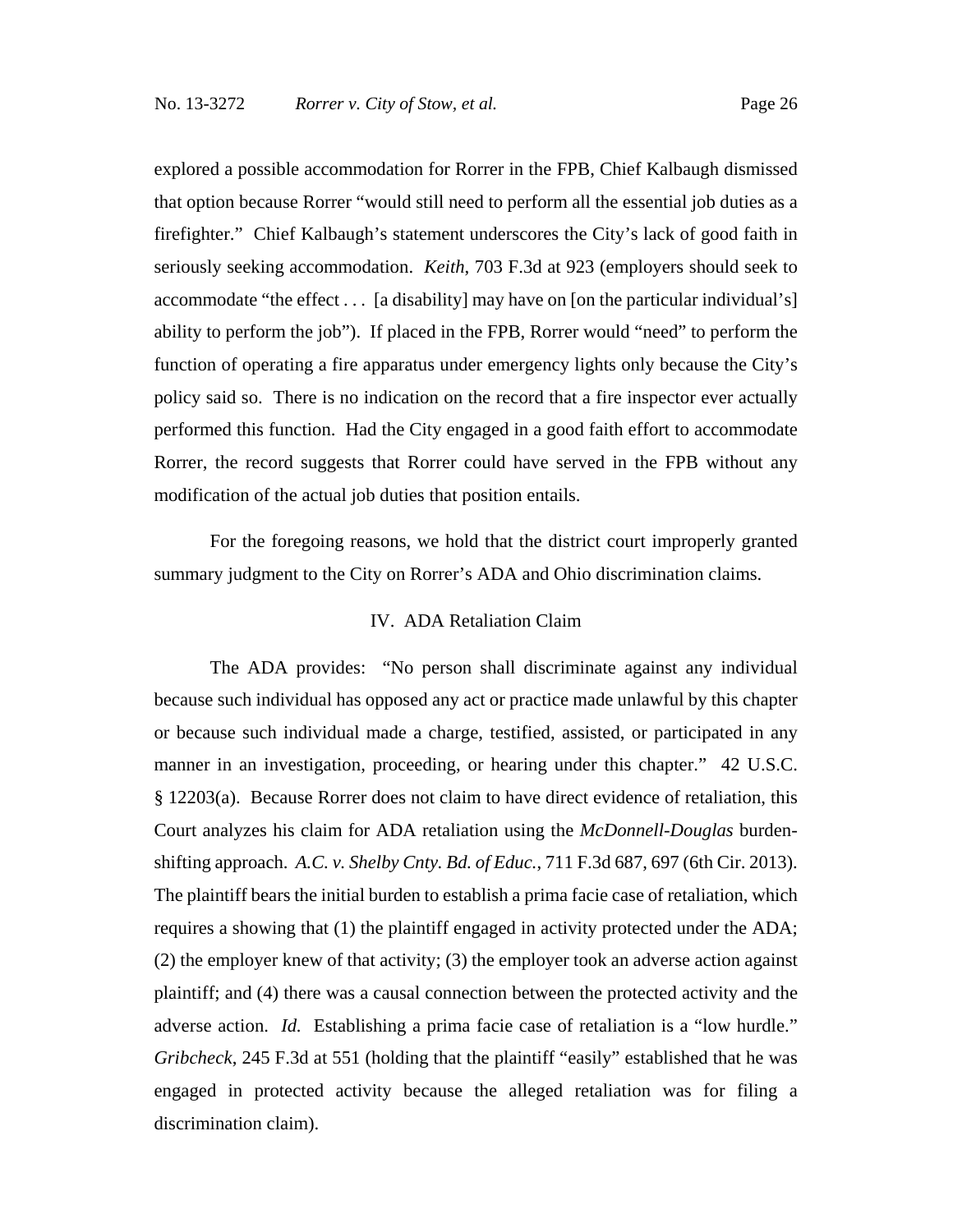The ADA is not, however, a catchall statute creating a cause of action for any workplace retaliation, but protects individuals only from retaliation for engaging in, or aiding another who engages in, activity covered by the ADA. 42 U.S.C. § 12203(a). "Protected activity typically refers to action taken to protest or oppose a statutorily prohibited discrimination." *Goonan v. Fed. Reserve Bank of New York*, 916 F. Supp. 2d 470, 484-85 (S.D.N.Y. 2013) (citing *Cruz v. Coach Stores, Inc.*, 202 F.3d 560, 566 (2d Cir. 2000)). In *Reynolds v. American National Red Cross*, 701 F.3d 143 (4th Cir. 2012), the Fourth Circuit held that the plaintiff's claim that his employer retaliated against him for filing a workers' compensation claim failed because "a workers' compensation claim is not something . . . covered by the ADA." *Id.* at 154. The ADA is a discrimination statute and does not protect an employee who participates in arbitration proceedings contesting employment decisions that do not involve any claims of discrimination. *Compare Jackson v. J. Lewis Crozer Library*, 445 F. App'x 533, 536-37 (3d Cir. 2011) (holding that because the accommodation plaintiff sought was to home school her child and not to accommodate her disability, she failed to meet a prima facie case of retaliation) *with Sulima v. Tobyhanna Army Depot*, 602 F.3d 177, 188 (3d. Cir. 2010) (holding that requesting an accommodation because of a disability is protected activity under the ADA).

Rorrer claims that the City retaliated against him for testifying on Yoder's behalf in an arbitration proceeding, not for requesting an accommodation for his monocular vision or another act related to his disability. The facts underlying Yoder's suspension and the City's conduct in disciplining Yoder do not involve any allegations of discrimination. Rorrer thus cannot establish a prima facie case of ADA retaliation because the ADA does not cover the activity for which he allegedly suffered retaliation. *See Gribcheck*, 245 F.3d at 551. We accordingly hold that the district court did not err when it granted summary judgment to Stow on Rorrer's ADA retaliation claim.

## V. First Amendment § 1983 Claims

Rorrer brought 42 U.S.C. § 1983 claims for First Amendment retaliation against both the City and Chief Kalbaugh. The district court granted Chief Kalbaugh's motion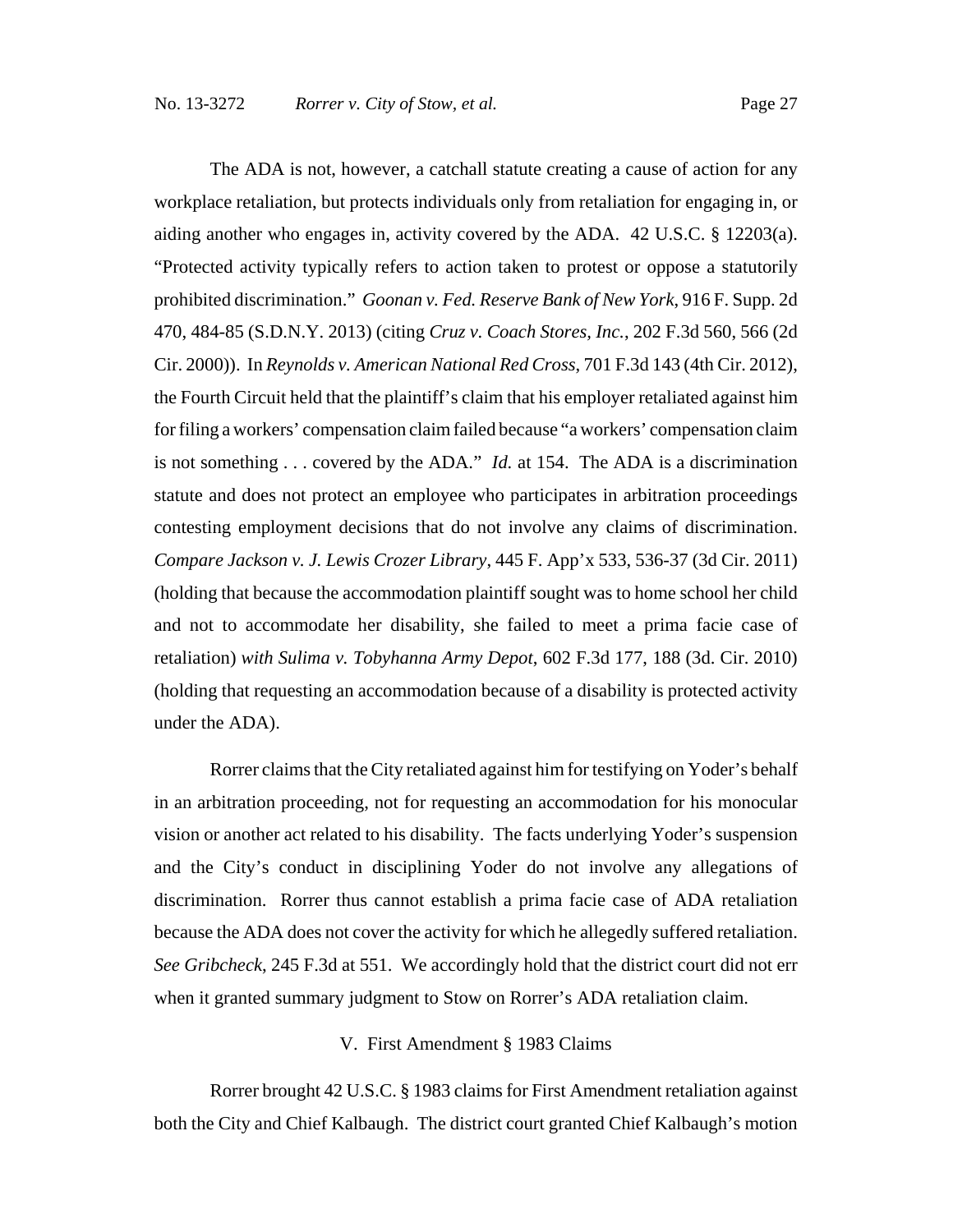to dismiss Rorrer's claim against him and granted the City's motion for summary judgment as to the claim against it.

For a public employee to establish a claim of First Amendment retaliation, he must show that (1) he engaged in constitutionally protected speech or conduct; (2) the employer took an adverse action against him that would deter an ordinary person from engaging in that conduct; and (3) there is a causal connection between elements one and two. *Scarbrough v. Morgan Cnty. Bd. of Educ.*, 470 F.3d 250, 255 (6th Cir. 2006); *see also Farhat v. Jopke*, 370 F.3d 580, 588 (6th Cir. 2004) (holding that causation is present when "the protected speech was a 'substantial' or 'motivating factor' in the adverse action"). This Court applies a two-part inquiry to determine whether a plaintiff engaged in constitutionally protect speech or conduct, asking (1) if the speech involved is a "matter of public concern," and (2) "if the employee's free speech interests outweigh the efficiency interests of the government as employer." *Scarbrough*, 470 F.3d at 255.

"Whether the speech at issue involves a matter of public concern is a question of law for the court." *Farhat*, 370 F.3d at 589. The Supreme Court's decision in *Connick v. Myers*, 461 U.S. 138 (1983), is its "most instructive case on this issue." *Cochrel v. Shelby Cnty. Sch. Dist.*, 270 F.3d 1036, 1050 (6th Cir. 2001). In *Connick*, the Supreme Court held that government employers are given "wide latitude in managing their offices" and their decisions "are not subject to judicial review even if the reasons for the dismissal are alleged to be mistaken or unreasonable." 461 U.S. at 146 (citations omitted). Whether an employee's speech addresses a matter of public concern depends on whether the speech can be "fairly considered as relating to any matter of political, social, or other concern to the community," determined by "the content, form, and context of a given statement, as revealed by the whole record." 461 U.S. at 146, 147-48.

The content of the speech is particularly relevant. *See Dambrot v. Cent. Mich. Univ.*, 55 F.3d 1177, 1189 (6th Cir. 1995) ("The linchpin of the inquiry is ... the extent to which the speech . . . impacts our social and/or political lives."). Speech in the context of internal personnel disputes typically does not relate to matters of public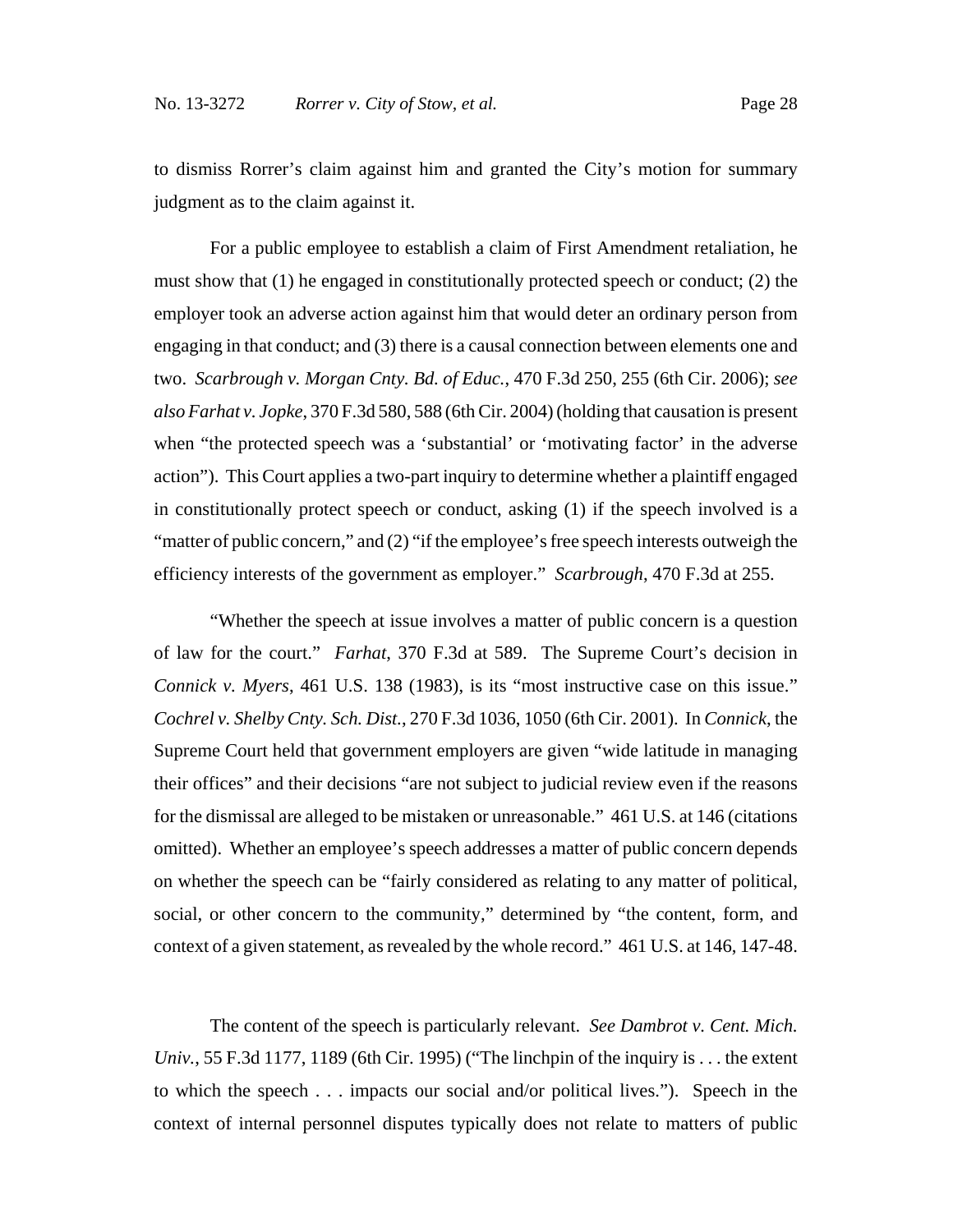concern. *See Borough of Duryea v. Guarnieri*, 131 S. Ct. 2488, 2501 (2011) ("A petition filed with an employer using an internal grievance procedure in many cases will not seek to communicate to the public or to advance a political or social point of view beyond the employment context."); *Van Compernolle v. City of Zeeland*, 241 F. App'x 244, 250 (6th Cir. 2007) ("[The plaintiff's] participation in other officers' grievance procedures was not a matter of public concern."); *Brandenburg v. Hous. Auth. of Irvine*, 253 F.3d 891, 898 (6th Cir. 2001) ("Such matters of public concern are to be contrasted with internal personnel disputes . . . .").

This Court has yet to address squarely whether sworn testimony in a judicial proceeding by a public employee elevates that speech to the level of public concern regardless of its content, but some of our sister circuits have. *See, e.g.*, *Green v. Phila. Hous. Auth.*, 105 F.3d 882, 887 (3d Cir. 1997); *Johnston v. Harris Cnty. Flood Control Dist.*, 869 F.2d 1565, 1578 (5th Cir. 1989). At least four circuits have decided that the mere act of giving sworn testimony is not enough for speech to rise to a matter of public concern. *See Alpha Energy Savers, Inc. v. Hansen*, 381 F.3d 917, 926 n.6 (9th Cir. 2004) (citing *Maggio v. Sipple*, 211 F.3d 1346, 1352-54 (11th Cir. 2000); *Padilla v. S. Harrison R–II Sch. Dist.*, 181 F.3d 992, 996-97 (8th Cir. 1999); *Wright v. Illinois Dept. of Children & Family Servs.*, 40 F.3d 1492, 1505 (7th Cir. 1994); *Arvinger v. Mayor & City Council of Balt.*, 862 F.2d 75, 77-78 (4th Cir. 1988)). No circuit has adopted the rule that sworn testimony in a private arbitration is on a matter of public concern, regardless of content.

 The content of Rorrer's testimony at Yoder's arbitration did not relate "to any matter of political, social, or other concern to the community." *Connick*, 461 U.S. at 146. Rorrer's testimony was purely a private matter, concerning the facts surrounding a colleague's discipline by the Department. Although Rorrer testified under oath, sworn testimony in a private proceeding is not sufficient to elevate speech of purely private content to a matter of public concern. *See, e.g.*, *Arvinger*, 862 F.2d 75, 78 (holding that an employee's testimony at a coworker's fair employment hearing did not touch on a matter of public concern). The district court therefore properly dismissed Rorrer's First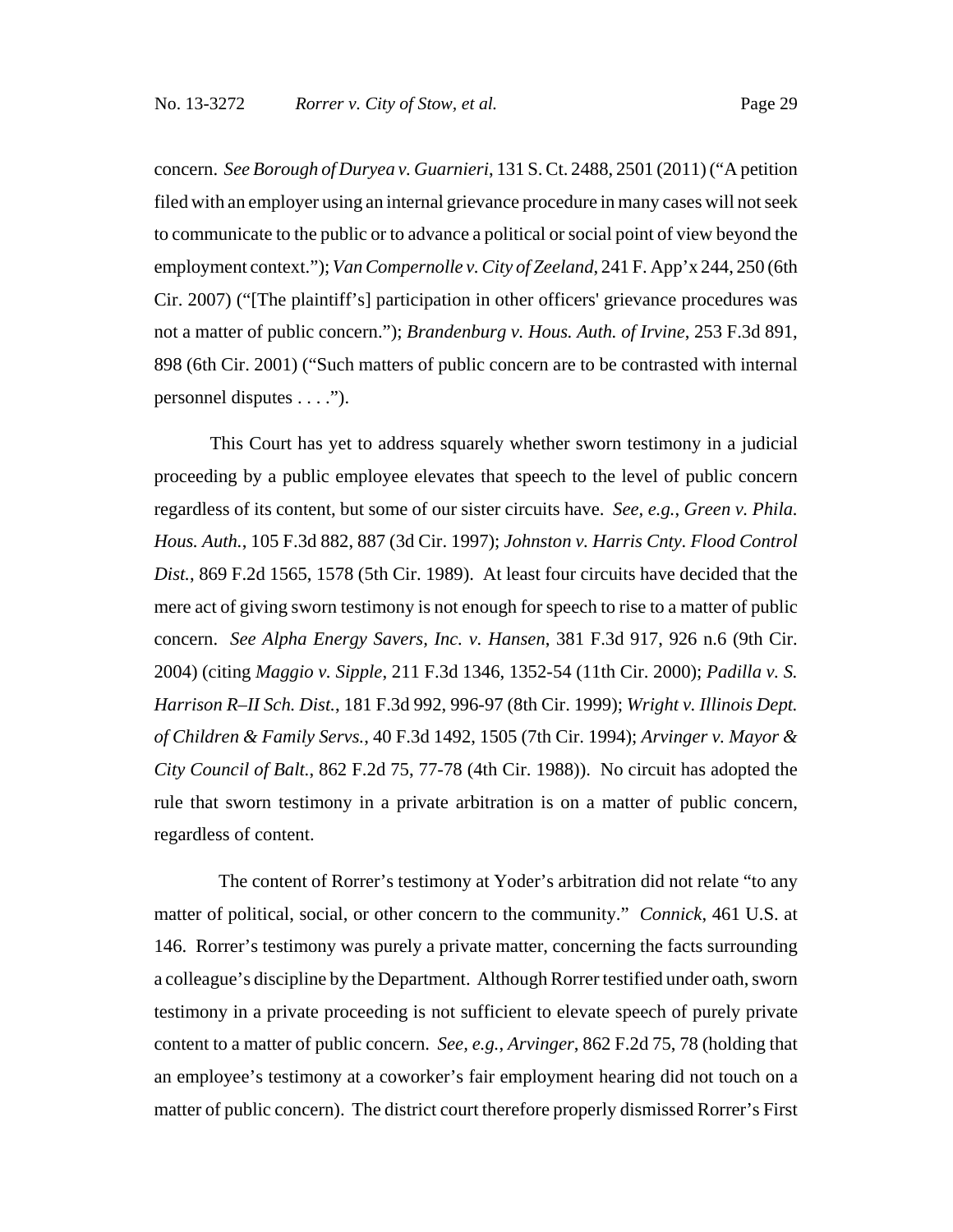Amendment retaliation claim against Chief Kalbaugh and properly granted summary judgment to the City on Rorrer's First Amendment retaliation claim against it.

VI. Motion in Limine Excluding Evidence Related to Other Monocular Firefighters

Under the Federal Rules of Civil Procedure, a district court may "limit the . . . extent of discovery . . . if it determines that . . . the burden or expense of the proposed discovery outweighs its likely benefit." Fed. R. Civ. P. 26(b)(2)(C). This Court reviews for abuse of discretion a district court's limitation on the discovery process. *Sierra Club v. Slater*, 120 F.3d 623, 638 (6th Cir. 1997). An abuse of discretion exists when a reviewing court is firmly convinced that a mistake has been made. *Ross v. Duggan*, 402 F.3d 575, 581 (6th Cir. 2004) (citation omitted).

When it granted the City's Motion in Limine to prevent Rorrer from seeking discovery from two other individuals with monocular vision that currently serve as firefighters, the court below found:

Contrary to Rorrer's assertions, if he seeks discovery from these firefighters, Defendants would be entitled to review the medical records of both these non-parties. The process for obtaining these records would certainly be lengthy, time-consuming, and expensive. Rorrer contends that 'the fact that the firefighter has monocular vision is the only pertinent inquiry.' However, this presupposes that all monocular vision impairments are identical. Of course, no reasonable defendant would simply assume that these firefighters' impairments are identical to Rorrer's impairment. Instead, the particular impairment of each of these firefighters would be examined.

The district court's conclusion that Rorrer's requested discovery would create "a burden or expense . . . [that would] outweigh its likely benefits" was not unreasonable. Fed. R.  $Civ$ . P. 26(b)(2)(C). Because this Court does not possess a firm conviction that a mistake has been made, the district court's decision to deny Rorrer's requested discovery was not an abuse of discretion.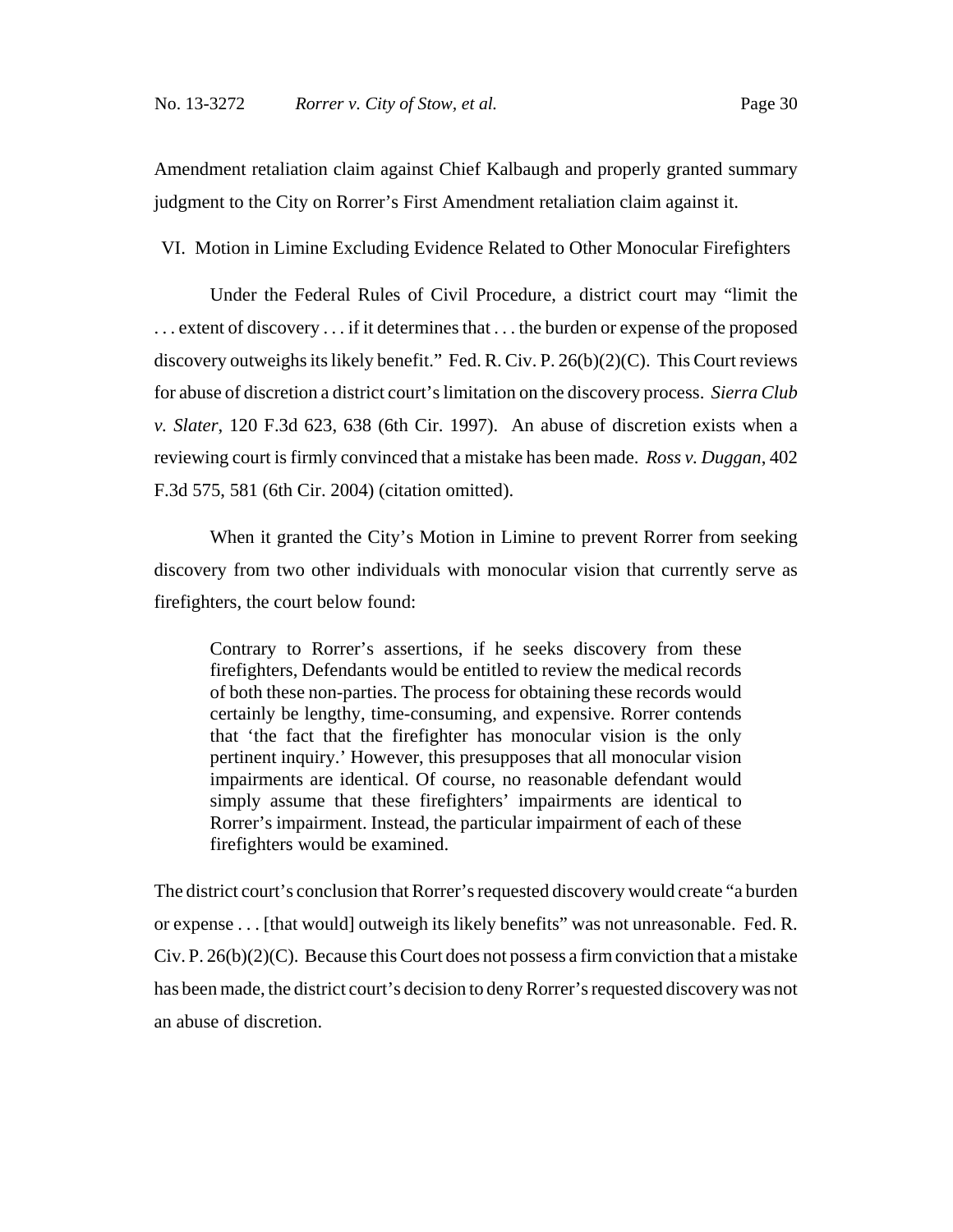#### VII. Rorrer's Request for Reassignment on Remand

Rorrer alleges that the district judge has demonstrated bias against him and requests that we order the case reassigned to another judge upon remand. Under 28 U.S.C. § 455(a), "[a]ny justice, judge, or magistrate judge of the United States shall disqualify himself in any proceeding in which his impartiality might reasonably be questioned." The purpose of this statute is "to avoid not only partiality but also the appearance of partiality." *In re Reassignment of Cases*, 736 F.3d 118, 123 (2d Cir. 2013). This Court possesses the power, under appropriate circumstances, to order the reassignment of a case on remand pursuant to 28 U.S.C. § 2106. *Villegas v. Metro. Gov't of Nashville*, 709 F.3d 563, 580 (6th Cir. 2013). To determine whether reassignment is necessary, this Court considers:

(1) whether the original judge would reasonably be expected to have substantial difficulty in putting out of his or her mind previously expressed views or findings; (2) whether reassignment is advisable to preserve the appearance of justice; and (3) whether reassignment would entail waste and duplication out of proportion to any gain in preserving the appearance of fairness.

*U.S. ex rel. Williams v. Renal Care Grp., Inc.*, 696 F.3d 518, 532-33 (6th Cir. 2012) (citation omitted). "Reassignment is an extraordinary power and should be rarely invoked." *Id.* (internal quotation marks and citation omitted).

Rorrer requests reassignment to a different judge based on his contention that the district court's handling of discovery in this case suggests that the district judge may be biased against him. First, the district court ordered Rorrer to identify, within fourteen days of the January 4, 2012 status conference, "five witnesses from his list most likely to be utilized at trial in this matter to facilitate any future depositions . . . ." The order emphasized: "Any witness that has not been identified by the end of this 14 day period will not be permitted to be utilized at trial absent extraordinary circumstances." The district court did not provide any explanation or basis for the imposition of this discovery limitation, and it did not impose the same numerical limit on Defendants. A one-sided order so severely limiting the number of witnesses that a plaintiff may call without any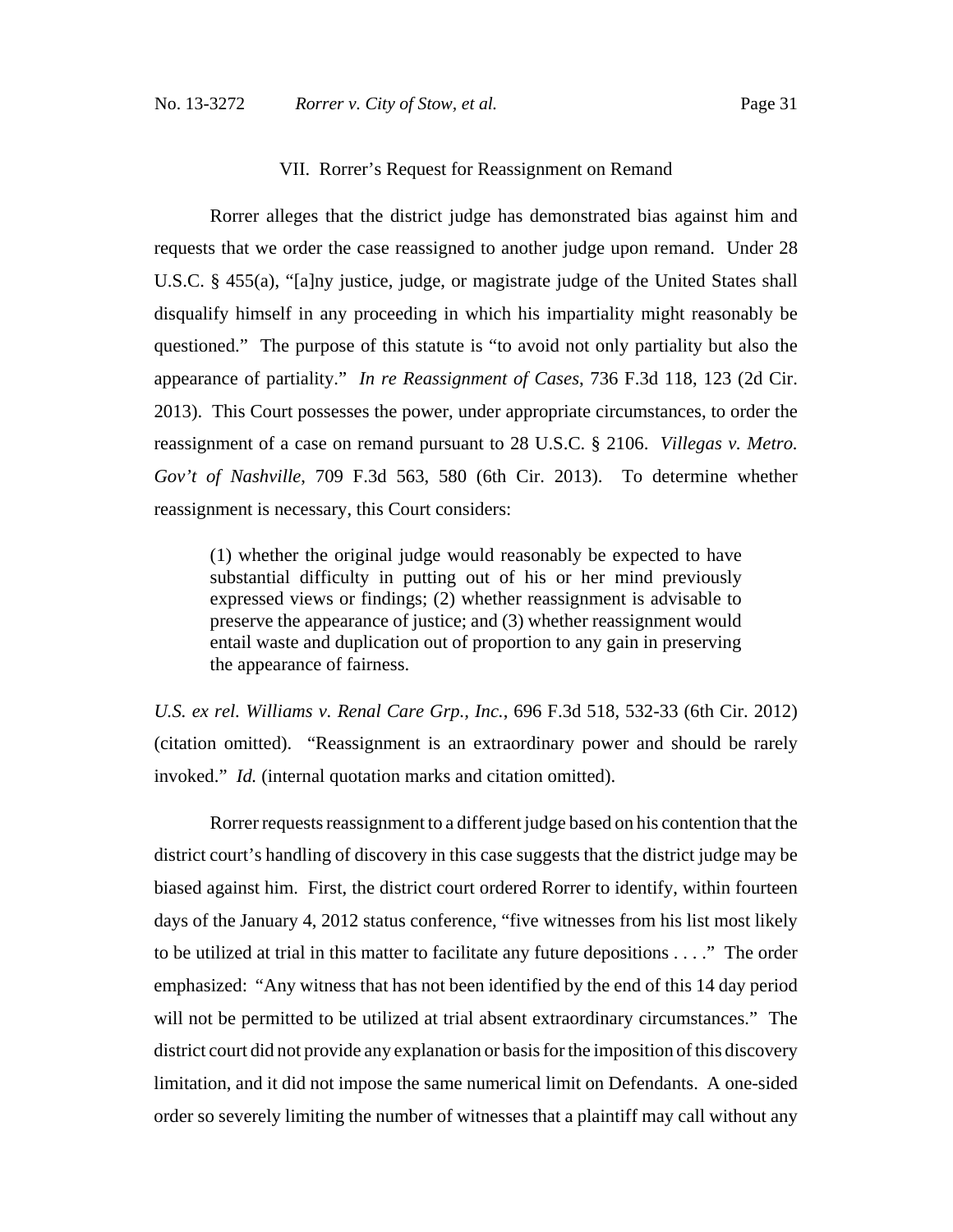explanation or apparent rationale would appear to raise the possibility of bias or the appearance of lack of impartiality.

Subsequently, in considering Defendants' motion for summary judgment, the district court ignored several sworn witness declarations Rorrer submitted in opposition to Defendants' motion for summary judgment (including declarations by two witnesses, Packard and Yoder, whom Rorrer had listed on the January 4, 2012 witness list but did not include in his pared-down, "Rule of 5" list), and it essentially granted Defendants' motion to strike the declarations based on the "Rule of 5" order. Although the "Rule of 5" order only referenced witnesses to be used at trial and did not expressly prohibit Rorrer from submitting sworn declarations in opposition to a motion for summary judgment, in addressing Defendants' motion to strike these declarations, the district court accused Rorrer of contravening the court's order and trying to "sandbag" the City. Specifically, the court stated:

Initially, the Court finds that Rorrer clearly contravened this Court's order regarding the identification of witnesses when he provided the declarations at issue. The Court's order was designed to ensure that only necessary depositions would occur. It was not designed to allow Rorrer to sandbag Stow with wholly unanticipated declarations.

The Court would note that to the extent a reviewing court would conclude that a genuine issue of material fact is generated by those precise declarations, the Court would find them to be properly stricken as in direct violation of Rorrer's obligation to identify witnesses in a timely manner to facilitate deposition practice.

In the case at hand, the district court judge's statements indicate that allowing the same district judge to preside over this case on remand would compromise "the appearance of justice." *Renal Care Grp.*, 696 F.3d at 532. Considered together with the questionably imposed discovery order, the district judge's statements are problematic. Although "judicial remarks during the course of a trial that are critical or disapproving of, or even hostile to, counsel, the parties, or their cases, ordinarily do not support a bias or partiality challenge . . . . they *will* do so if they reveal such a high degree of favoritism or antagonism as to make fair judgment impossible." *Liteky v. United States*, 510 U.S. 540, 555 (1994). In the instant case, the district judge reprimanded Rorrer—scolding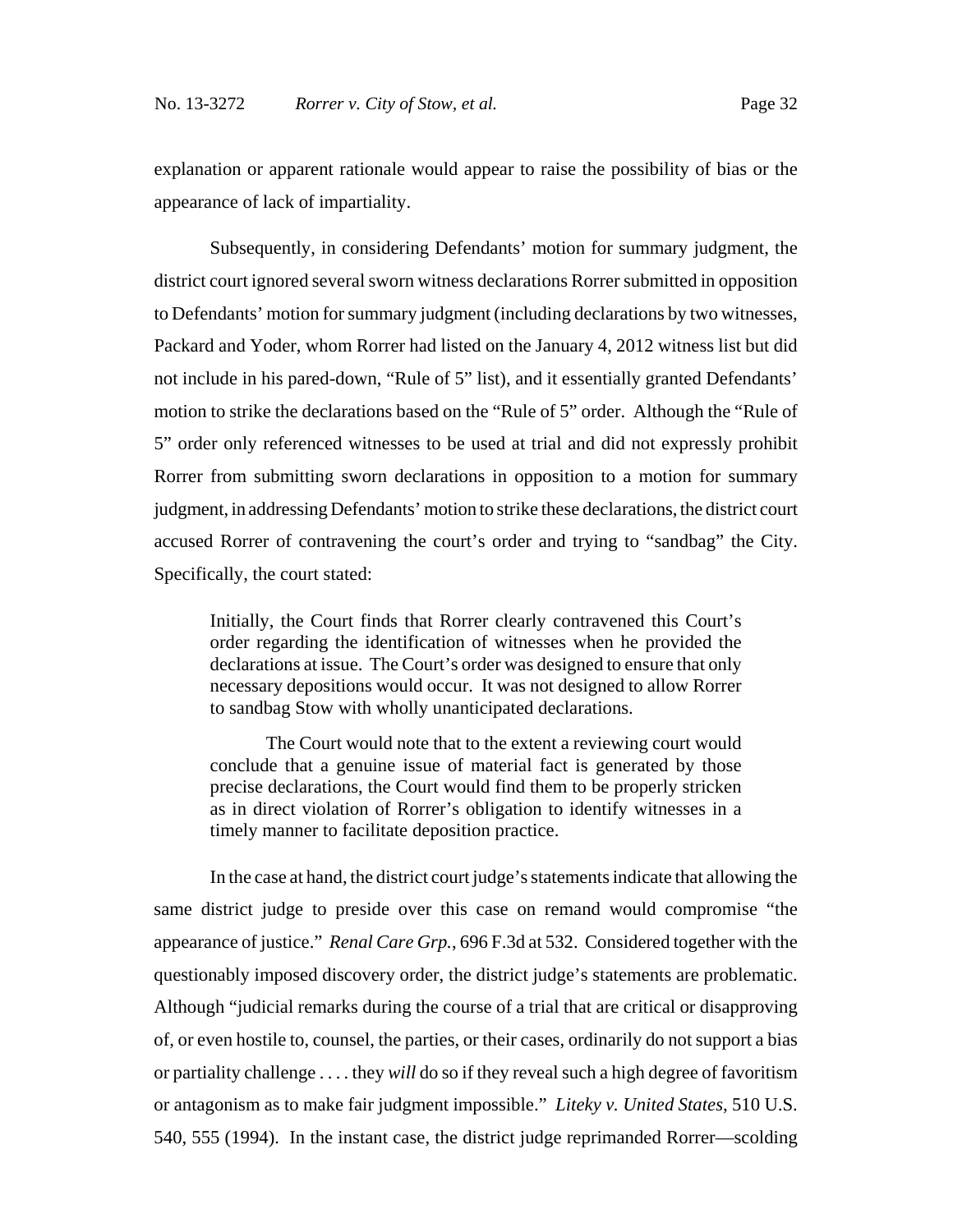him for "clearly contraven[ing]" the discovery order by submitting sworn witness declarations in response to a summary judgment motion—and accused Rorrer of attempting to "sandbag" Defendants. The district court actually misconstrued its own discovery order, and it scolded Rorrer for behavior permissible under the order. The district court's discovery order required only that Rorrer submit the names of witnesses Rorrer believed, prior to the close of discovery, that he would most likely use at trial; it did not prohibit Rorrer from submitting witness declarations in opposition to a motion for summary judgment. In conjunction with the district court's imposition of one-sided discovery restrictions, the judge's remarks "compromise the appearance of justice." *Renal Care Grp.*, 696 F.3d at 532.

The district court's preemptive statement that it would strike the witness declarations that this Court might deem to be admitted properly suggests that the district judge may "reasonably be expected to have substantial difficulty in putting out of his . . . mind previously expressed views or findings." *Id.*; *see also United States v. Bistline*, 720 F.3d 631, 634 (6th Cir. 2013) (granting government's request to reassign case for sentencing where district judge said he would not send "somebody like [the defendant]" to prison).

As to the third factor, we do not believe that "reassignment would entail waste and duplication out of proportion to any gain in preserving the appearance of fairness." *Renal Care Grp.*, 696 F.3d at 532-33. "Any lost efficiency is not out of proportion to the gain in preserving the appearance of fairness." *United States v. Gapinski*, 422 F. App'x 513, 522 (6th Cir. 2011). This is not a case with a "complex factual record." *Cf. Villegas*, 709 F.3d at 580 (declining to reassign based, in part, on "the nature of [the] complex litigation with multiple experts and significant time spent in discovery"); *Hamad v. Woodcrest Condo. Ass'n*, 328 F.3d 224, 239 (6th Cir. 2003) (declining reassignment based, in part, on the "extensive joint appendix and hundreds of pages of briefs"). Moreover, this Court's opinion affirming the dismissal of many of Rorrer's claims significantly streamlines the issues that remain in the case. Another district judge will not have trouble familiarizing himself or herself with the facts underlying Rorrer's